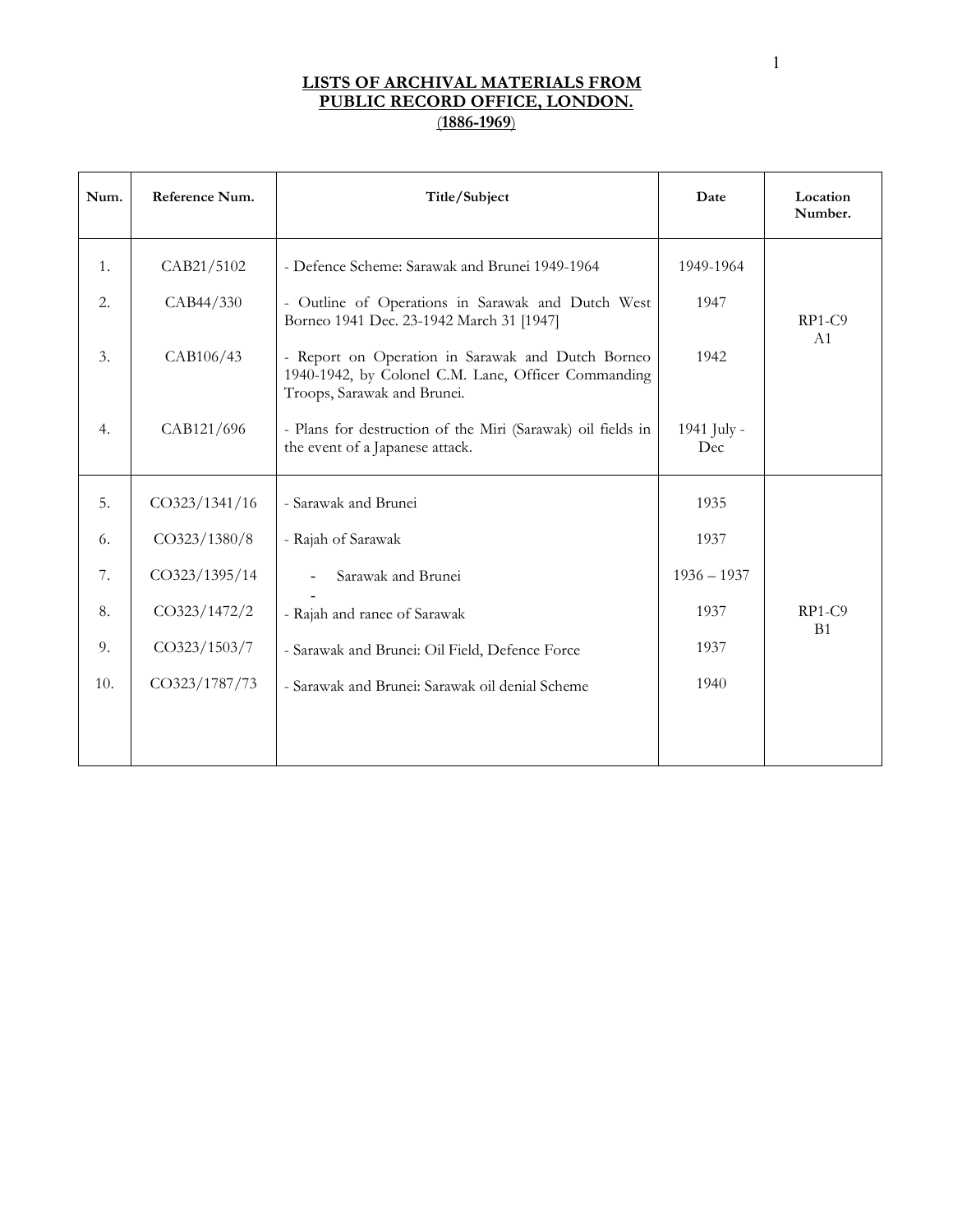| Num. | Reference Num. | Title/Subject                                                                                             | Date                                             | Location<br>Number.        |
|------|----------------|-----------------------------------------------------------------------------------------------------------|--------------------------------------------------|----------------------------|
| 11.  | CO323/1823/14  | - Sarawak                                                                                                 | 1941                                             |                            |
| 12.  | CO323/1908/4   | - Permission for leave to appeal to Privy council in civil<br>matters: Sarawak                            | 1949                                             |                            |
| 13.  | CO/531/20/2    | - Boundary between Netherlands Borneo and Sarawak                                                         | 1927 Jan 4th -<br>Oct 5th                        | $RP1-C9$<br>C <sub>1</sub> |
| 14.  | CO/531/20/11   | - Memorial of Mr. St. Vincent B. Down. Detailing charges<br>against Rajah of Sarawak                      | 1927 Mar 15th<br>- Oct $27th$                    |                            |
| 15.  | CO531/20/13    | - Sarawak: Observation following a visit by William Mc<br>Dougall.                                        | 1927 Apr 29th<br>$-$ June 24 <sup>th</sup>       |                            |
| 16.  | CO531/20/14    | - Sarawak: need for administrative reform.                                                                | 1927 June<br>$25^{th} - 1928$<br>Feb             |                            |
| 17.  | CO531/21/1     | - Definition of "Slavery" in Sarawak.                                                                     | 1928 Oct 24th<br>$-Oct$ 31st                     |                            |
| 18.  | CO531/21/4     | - Sarawak: Composition and organization of local forces<br>with regard to protection of Miri oil - field. | 1927 Jun 26th<br>$-1930$ Feb<br>13 <sup>th</sup> |                            |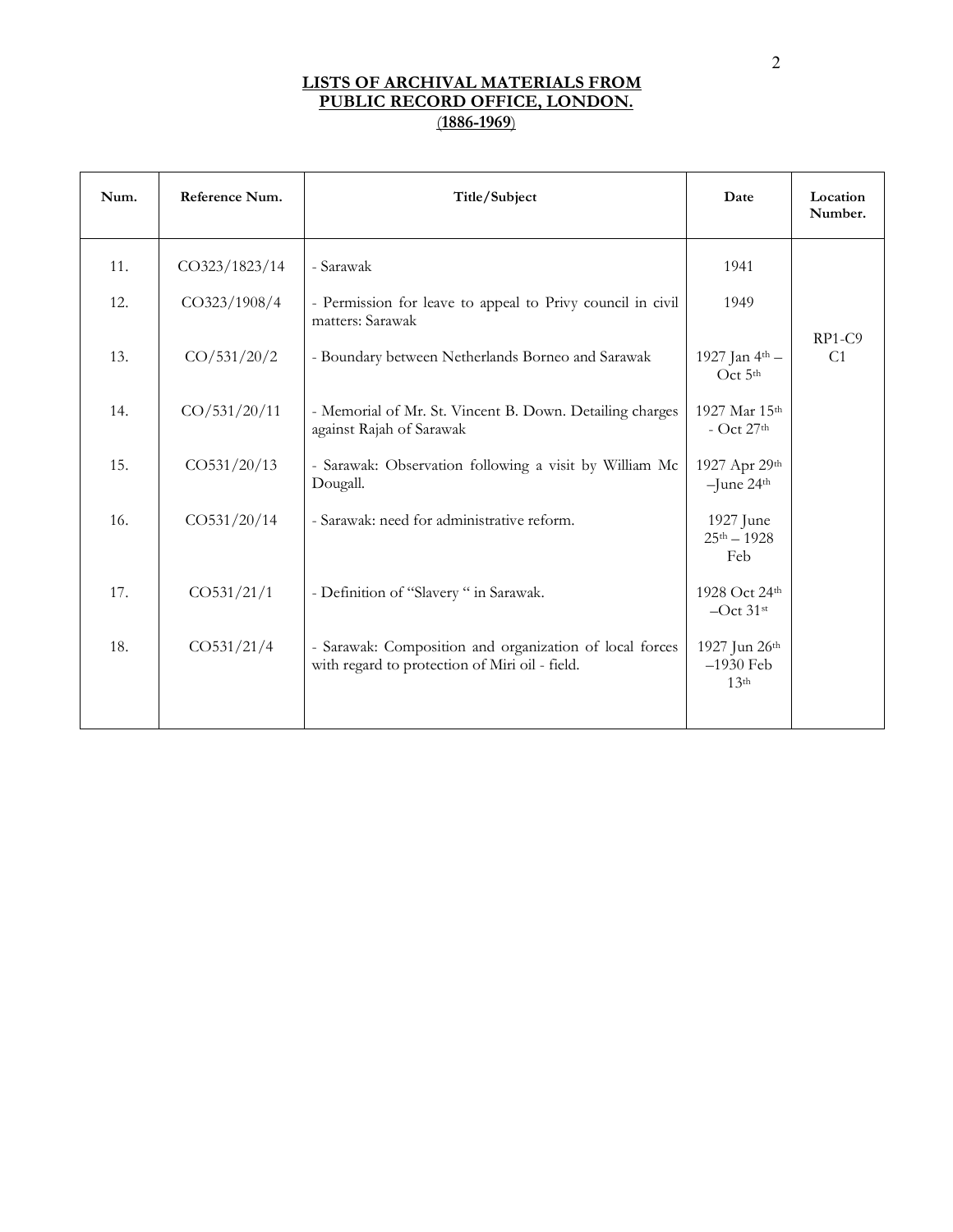| Num. | Reference Num. | Title/Subject                                                                                                             | Date                                             | Location<br>Number. |
|------|----------------|---------------------------------------------------------------------------------------------------------------------------|--------------------------------------------------|---------------------|
| 19.  | CO/531/21/5    | - Affairs of Sarawak. Mr. Down's Complaint against<br>The Rajah.                                                          | 1928 Feb 13th<br>- 1929 June<br>24 <sup>th</sup> |                     |
| 20.  | CO/531/21/6    | - Status of Rajah of Sarawak for income tax purposes.                                                                     | 1928 Feb 13th<br>- June $6th$                    |                     |
| 21.  | CO/531/21/10   | - Application by Ranee of Sarawak for a diplomatic<br>pass                                                                | 1928 Oct 24th<br>-Oct $31$ <sup>st</sup>         | $RP1-C9$            |
| 22.  | CO/531/21/12   | - Claim of Mr. Hope Brooke to Rajah Family.                                                                               | 1927 Sept 26th<br>- 1929 Apr.<br>2 <sub>nd</sub> | D <sub>1</sub>      |
| 23.  | CO/531/21/13   | - Sarawak: Status of Rajah and Family.                                                                                    | 1928 Oct. 15th<br>-1930 Mar.<br>26 <sup>th</sup> |                     |
| 24.  | CO/531/21/14   | - Channels of Correspondence between Secretary of State<br>for Colonies and Government of Sarawak.                        | 1927 Dec.<br>$16^{th} - 1928$<br>Oct. 22nd       |                     |
| 25.  | CO/531/22/3    | -Status of Sarawak Subject.                                                                                               | 1929 Nov.<br>21st -1930 Jan<br>$21$ st           |                     |
| 26.  | CO/531/22/13   | - Lieutnant Goodban: Claim against Sarawak Government<br>Concerning Termination of Employment as Leading<br>Aircraftsman. | 1930 Aug 15th<br>$-Dec. 29$                      |                     |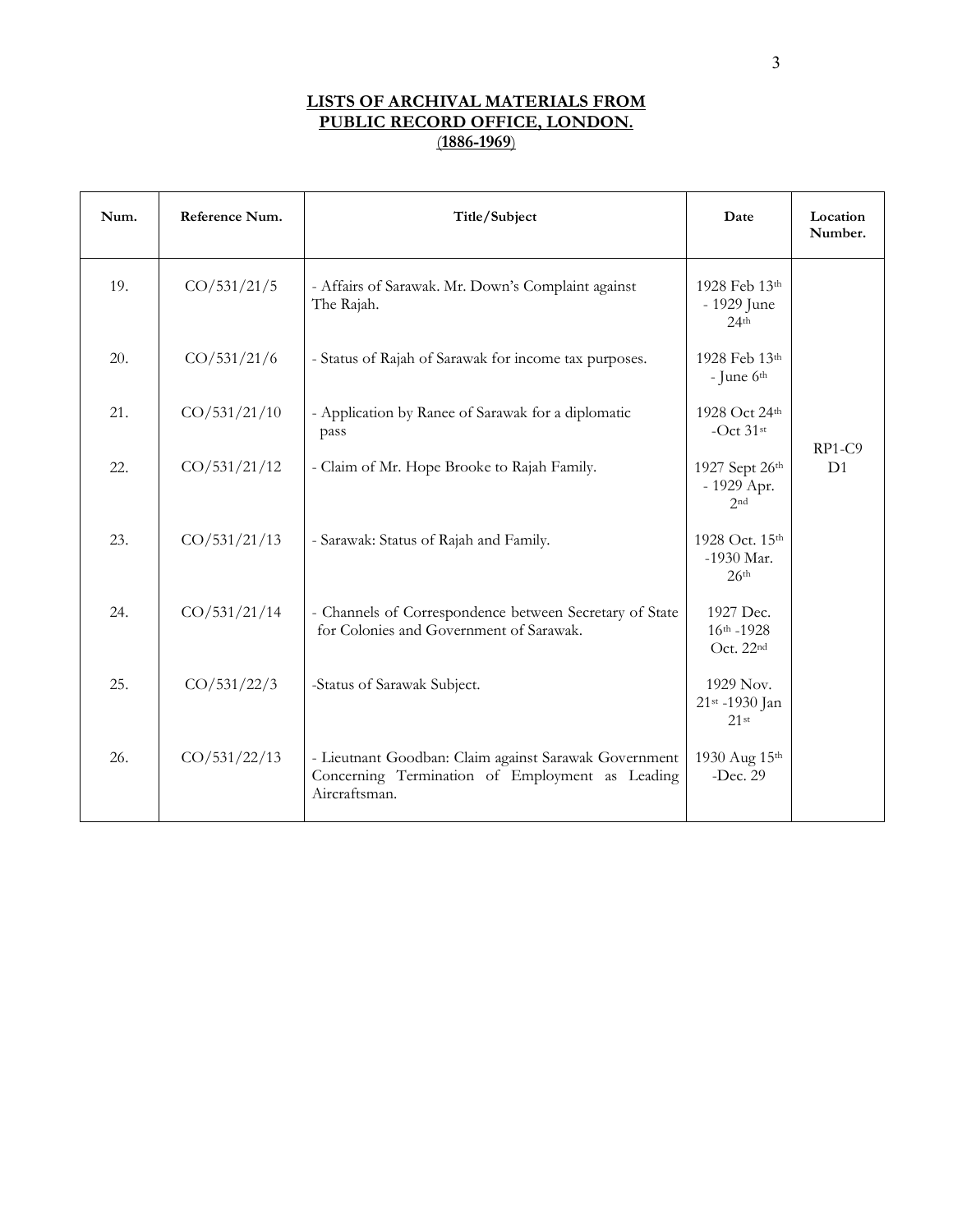| Num. | Reference Num. | Title/Subject                                                                                                                              | Date                               | Location<br>Number. |
|------|----------------|--------------------------------------------------------------------------------------------------------------------------------------------|------------------------------------|---------------------|
| 27.  | CO531/23/6     | - Financial Situation in Sarawak: Waiving of Duty<br>Allowance to Chief Justice 1930.                                                      | Feb $25 - 1932$<br>Oct. 7          |                     |
| 28.  | CO531/23/11    | - Consecration of Rev. Noel Baring Hudson as Bishop of<br>Labuan and Sarawak.                                                              | 1931 Sept 30<br>Oct. 14            |                     |
| 29.  | CO531/23/12    | - Wish of Dayang Muda of Sarawak for Recognition in<br>France as Member of Rulling Family of Foreign State and<br>Exemption from Taxation. | 1931 Oct 28-<br>Nov. 18            |                     |
| 30.  | CO531/24/4     | - Future of Sarawak: Possibility of its Joining Straits<br>Settlements.                                                                    | 1931 Dec 24                        | $RP1-C9$            |
| 31.  | CO531/24/13    | - Dayang Muda of Sarawak: Correspondence Concerning<br>her name and titles.                                                                | 1933 June 16-<br>July 5            | E1                  |
| 32.  | CO531/25/6     | - Problems of Precedence During Visit of President of<br>British North Borneo Company.                                                     | 1935 Jan 8-<br>Jan 11              |                     |
| 33.  | CO531/25/10    | - Appointment of Chief Justice.                                                                                                            | 1935 Sept 13-<br>Nov <sub>18</sub> |                     |
| 34.  | CO531/25/11    | - Bishop of Labuan and Sarawak.                                                                                                            | 1935 Feb 19-<br>Oct 14             |                     |
| 35.  | CO531/27/3     | - Mr. Breem's enquiry into terms of service in Sarawak<br>Civil Service: assistance by Government Actuary 1937.                            | Mar. $2 - Apr$ .<br>22             |                     |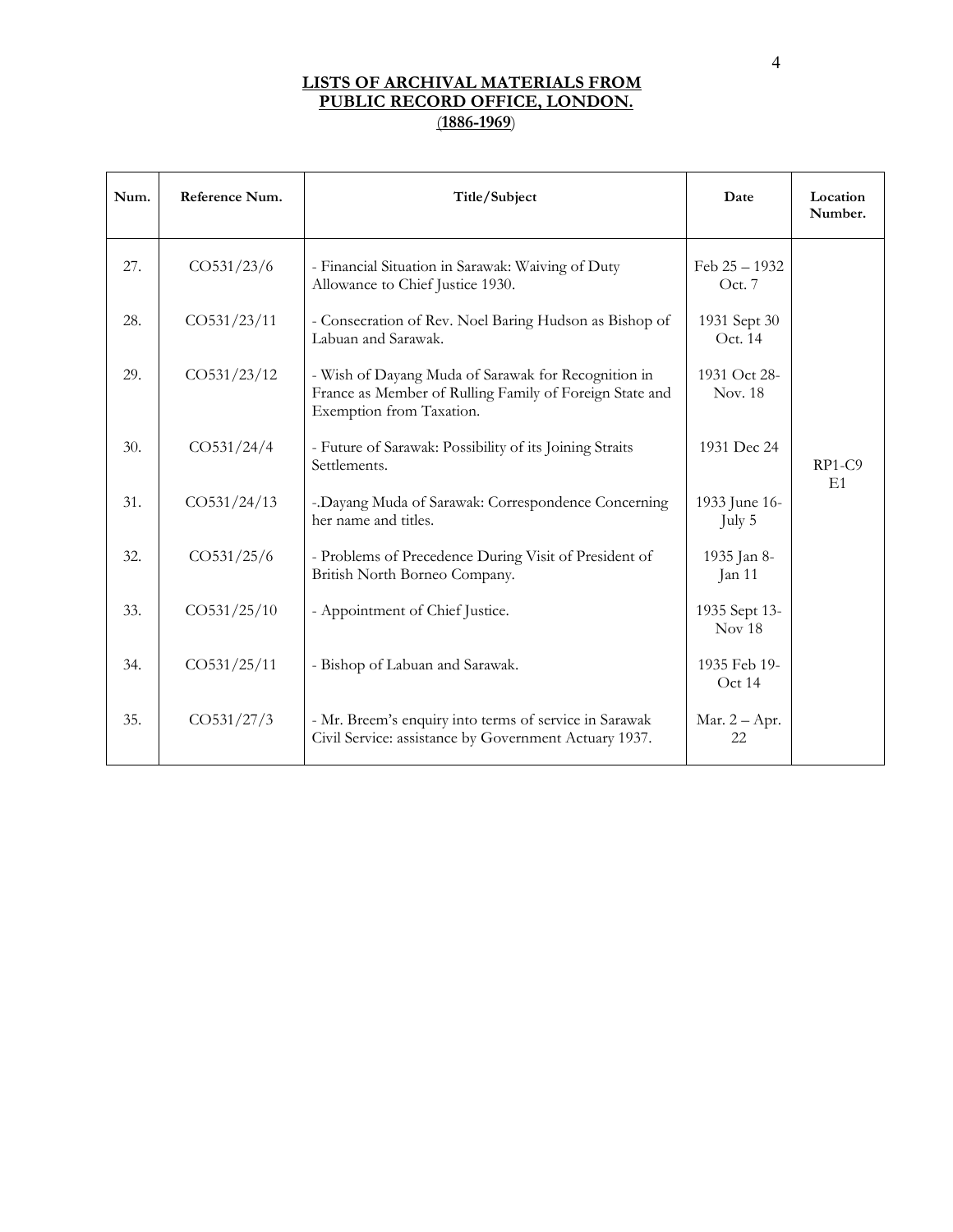| Num. | Reference Num. | Title/Subject                                                                            | Date                                             | Location<br>Number. |
|------|----------------|------------------------------------------------------------------------------------------|--------------------------------------------------|---------------------|
| 36.  | CO531/27/4     | - M.J. Breem: Report on Conditions of services in Sarawak<br>Civil Service.              | 1937 Apr 30th                                    |                     |
| 37.  | CO531/27/6     | - GTM Mac Bryan: Complaint against being bonned from<br>entering Sarawak.                | 1937 Jan 6th -<br>May 22nd                       |                     |
| 38.  | CO531/28/3     | - Future of administration of justice in Sarawak: Letter<br>from Chief justice.          | 1938 Dec 15th<br>- 1939 Feb<br>28 <sup>th</sup>  | RPI-C9              |
| 39.  | CO531/28/9     | - Francis Septimos Hollis: Consecration at Bishop of<br>Labuan and Sarawak.              | 1938 Apr 14th<br>$-$ June $3^{\text{rd}}$        | F1                  |
| 40.  | CO531/29/15    | - Sarawak Succrssion: abolition of title of Rajah Muda. Mr.<br>Pepys as General Adviser. | 1940 Jan 17th<br>$-$ Dec $3$ <sup>rd</sup>       |                     |
| 41.  | CO531/29/17    | - Miscellanous correspondence about the situation in<br>Sarawak. Resignation of Pepys.   | 1940 Feb 8th<br>$-1941$ Mac<br>13 <sup>th</sup>  |                     |
| 42.  | CO531/30/1     | - Activities of Ranee of Sarawak during "exile" in London<br>and America during war.     | 1941 Nov 14th<br>$-1943$ Dec<br>13 <sup>th</sup> |                     |
| 43.  | CO531/30/2     | - Sarawak to make no further contributions to Empire<br>Defence Fund.                    | 1941 Feb 17th<br>$-$ Nov 27 <sup>th</sup>        |                     |
| 44.  | CO531/30/10    | - GTM Mac Bryan: Present activities and comments on<br>career in Sarawak.                | 1941 Mac 3rd<br>$-1942$ May<br>10 <sup>th</sup>  | RPI-C9              |
| 45.  | CO531/30/13    | - Limbang territory: negotiation between Sarawak and<br>Brunei concerning its cession.   | 1941 Mac 20th<br>$-1942$ Aug<br>4 <sup>th</sup>  | G <sub>1</sub>      |
| 46.  | CO531/30/18    | - Financial position of Sarawak: British interest in case of<br>future request for aid.  | 1942 Jan 27th<br>$-$ Feb 24 <sup>th</sup>        |                     |
| 47.  | CO531/30/19    | - Financial position of Sarawak: no immediate need for<br>British aid.                   | 1942 Feb 11th<br>$-$ Nov 24 <sup>th</sup>        |                     |
| 48.  | CO531/31/3     | - Situation in North Borneo and Sarawak.                                                 | 1943-1944                                        |                     |
| 49.  | CO531/31/8     | - Sarawak: Administration and conditions. Part 1                                         | 1944 Dec -<br>1945                               |                     |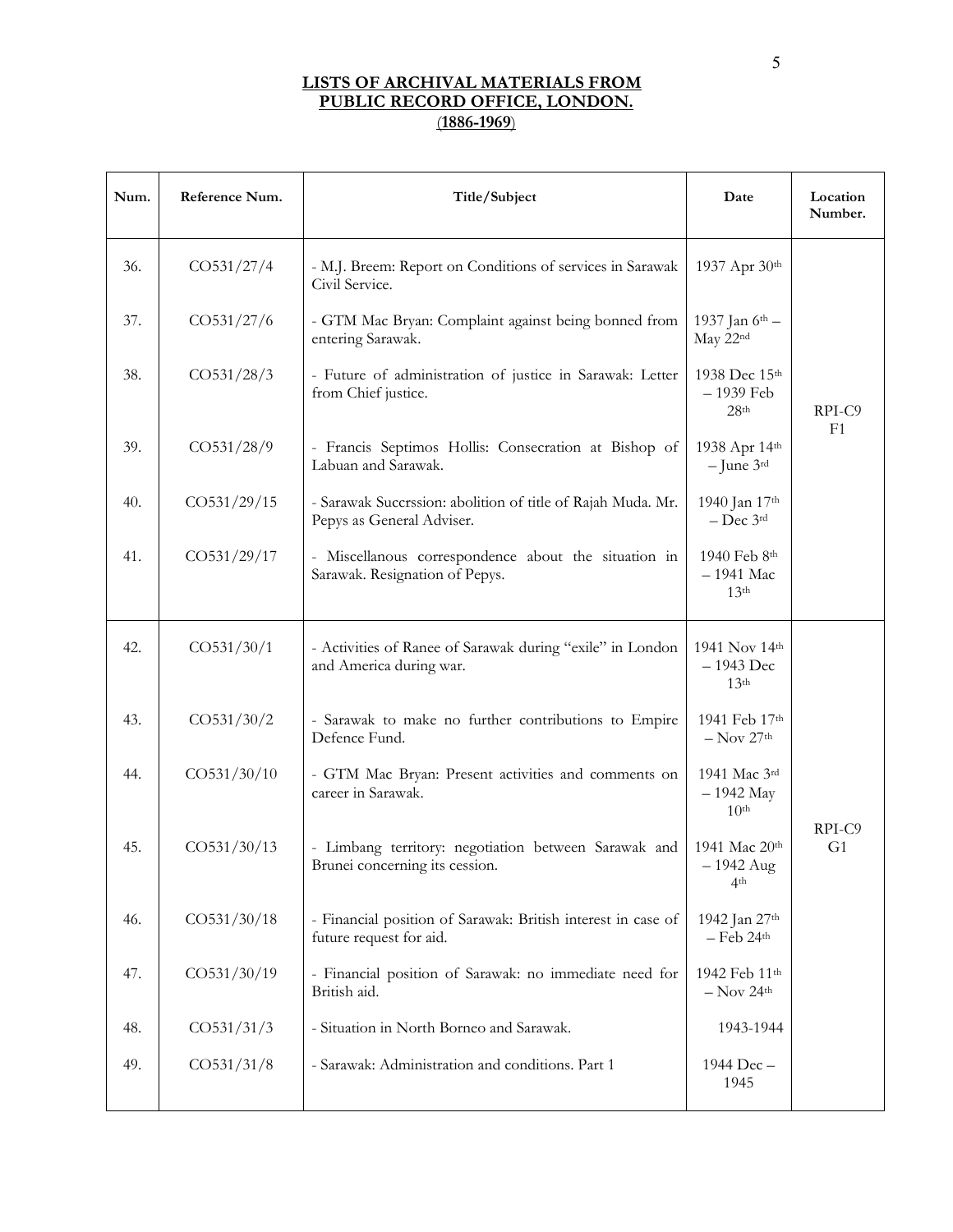| Num. | Reference Num.         | Title/Subject                                                                                         | Date                      | Location<br>Number.      |
|------|------------------------|-------------------------------------------------------------------------------------------------------|---------------------------|--------------------------|
| 50.  | CO531/31/22            | - Sarawak Administration.                                                                             | 1945                      |                          |
| 51.  | CO531/31/23            | - Future Policy in Sarawak. Vol. 1                                                                    | 1945                      | RPI-C9                   |
| 52.  | CO531/31/23            | - Future Policy in Sarawak. Vol. 2                                                                    | 1945                      | H1                       |
| 53.  | CO531/31/24            | - Future Policy in Sarawak.                                                                           | 1945                      |                          |
| 54.  | CO531/31/25            | - Sarawak: Constitutional Instruments. Vol. 1                                                         | 1946 Mac-<br>1946 Jan     |                          |
| 55.  | CO531/31/25            | - Sarawak: Constitutional Instruments. Vol. 2                                                         | 1946 Mac-<br>1946 Jan     | RPI-C9<br>I <sub>1</sub> |
| 56.  | CO531/31/27            | - Future Policy in Sarawak.                                                                           | 1945                      |                          |
| 57.  | CO531/31/28            | - Borneo Civil Affairs:<br>discussions with Sarawak<br>representative.                                | 1945 Feb-Oct              |                          |
| 58.  | CO531/31/29            | - Relations between HMG and Sarawak Government.                                                       | 1945 Feb -<br>May         |                          |
| 59.  | CO531/32/5             | - Position of Sarawak Government employees after<br>cession to HMG: Pensions.                         | 1946 Mac-<br>1947 Jan     |                          |
| 60.  | CO531/32/5             | - Position of Sarawak Government employees after<br>cession to HMG: Pensions.                         | 1946 Mac-<br>1947 Jan     |                          |
| 61.  | CO531/32/8             | - Sarawak: Disposal of Government property, question of<br>repayment of a loan granted to AWD Brooke. | 1945 June -<br>1947 Jan   |                          |
| 62.  | CO <sub>531/32/8</sub> | - Sarawak: Disposal of Government property, question of<br>repayment of a loan granted to AWD Brooke. | 1945 June $-$<br>1947 Jan | RPI-C9<br>J <sub>1</sub> |
| 63.  | CO <sub>531/33/4</sub> | - Financial aspects of cession of Sarawak. Rajah's<br>Dependents Order.                               | 1946 Feb -<br>1948 Jan    |                          |
| 64.  | CO531/33/5             | - Financial aspects of cession of Sarawak. Rajah's<br>Dependents Order.                               | 1946 Feb -<br>1948 Jan    |                          |
| 65.  | CO531/33/5             | - Financial aspects of cession of Sarawak. Rajah's<br>Dependents Order.                               | 1948 Oct -<br>Dec         |                          |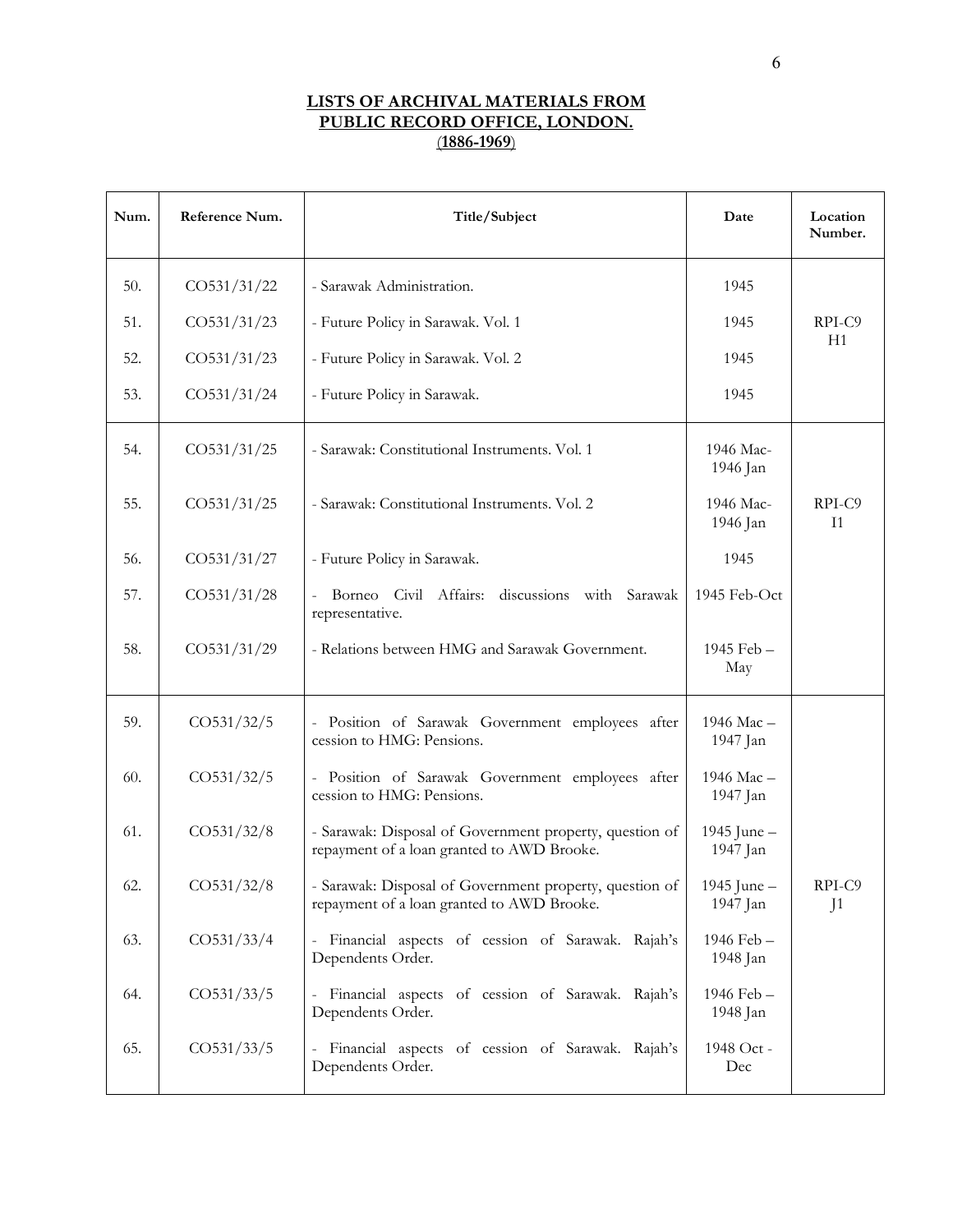| Num. | Reference Num. | Title/Subject                                                                                     | Date      | Location<br>Number. |
|------|----------------|---------------------------------------------------------------------------------------------------|-----------|---------------------|
| 66.  | CO537/1068     | - Gas Training (CID 19694)                                                                        | 1925      |                     |
| 67.  | CO537/1463     | - International Trusteeship: Posibility of placing Sarawak<br>and North Borneo under Trusteeship. | 1946      |                     |
| 68.  | CO537/1608     | - Sarawak Financial Position.                                                                     | 1946      | RPI-C9<br>K1        |
| 69.  | CO537/1611     | Borneo Military Administration: Transfer to civil<br>Government.                                  | 1946      |                     |
| 70.  | CO537/1612     | - Borneo Military Administration: Transfer to civil<br>Government. Vol. 1                         | 1946      |                     |
| 71.  | CO537/1612     | Borneo Military Administration: Transfer to civil<br>Government. Vol. 2                           | 1946      |                     |
| 72.  | CO537/1614     | - Borneo Military Administration: Personnel.                                                      | 1946      |                     |
| 73.  | CO537/1616     | Borneo Military Administration: Transfer to civil<br>Government: Personnel: AMF Office.           | 1946      | RPI-C9<br>L1        |
| 74.  | CO537/1617     | - Borneo Military Administration: Financial Arrangement.                                          | 1945-1946 |                     |
| 75.  | CO537/1631     | - Negotiations with Rajah of Sarawak. Vol. 1                                                      | 1946      |                     |
| 76.  | CO537/1631     | - Negotiations with Rajah of Sarawak. Vol. 2                                                      | 1946      |                     |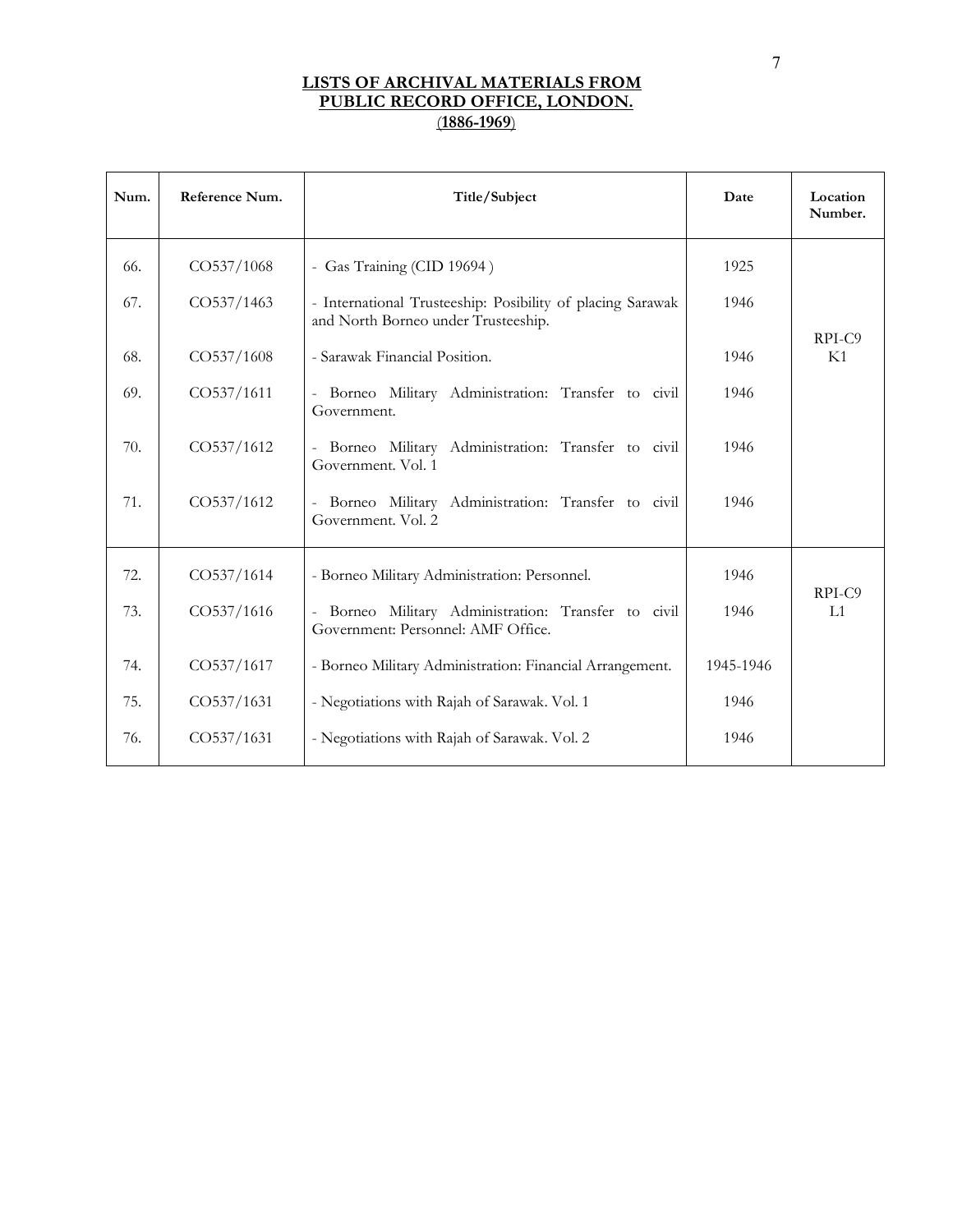| Num. | Reference Num. | Title/Subject                                                                                                                                           | Date      | Location<br>Number. |
|------|----------------|---------------------------------------------------------------------------------------------------------------------------------------------------------|-----------|---------------------|
| 77.  | CO537/1632     | - Negotiations with Rajah of Sarawak. Vol. 1                                                                                                            | 1946      |                     |
| 78.  | CO537/1632     | - Negotiations with Rajah of Sarawak. Vol. 2                                                                                                            | 1946      |                     |
| 79.  | CO537/1634     | - Negotiations with Rajah of Sarawak. Discussion.                                                                                                       | 1945-1946 |                     |
| 80.  | CO537/1635     | - Discussion with the Rajah's Representatives on the<br>future of Sarawak: Arrangements for visit of Mr. Corry<br>and Mrs. Mac Bryan.                   | 1945-1946 | RPI-C9<br>A2        |
| 81.  | CO537/1636     | - Discussion with the Rajah's Representatives on the<br>future of Sarawak: Arrangements for visit of Mr. Corry<br>and Mrs. Mac Bryan: Publicity. Vol. 1 | 1946      |                     |
| 82.  | CO537/1636     | - Discussion with the Rajah's Representatives on the<br>future of Sarawak: Arrangements for visit of Mr. Corry<br>and Mrs. Mac Bryan: Publicity. Vol. 2 | 1946      | RPI-C9<br>B2        |
| 83.  | CO537/1637     | - Sarawak: Payments to Datus.                                                                                                                           | 1946      |                     |
| 84.  | CO537/1638     | - Sarawak Negotiations: Draft Agreement. Vol. 1                                                                                                         | 1946      |                     |
| 85.  | CO537/1638     | - Sarawak Negotiations: Draft Agreement. Vol. 2                                                                                                         | 1946      |                     |
| 86.  | CO537/1639     | - Arrangement for journey of the Rajah and his party of<br>Sarawak and subsequent return. Vol. 1                                                        | 1946      |                     |
| 87.  | CO537/1639     | - Arrangement for journey of the Rajah and his party of<br>Sarawak and subsequent return. Vol. 2                                                        | 1946      | RPI-C9              |
| 88.  | CO537/1640     | - Discussion with Rajah's representative: Visit to Sarawak<br>of MPs 1946. Vol. 1                                                                       | 1946      | C <sub>2</sub>      |
| 89.  | CO537/1640     | - Discussion with Rajah's representative: Visit to Sarawak<br>of MPs 1946. Vol. 1                                                                       | 1946      |                     |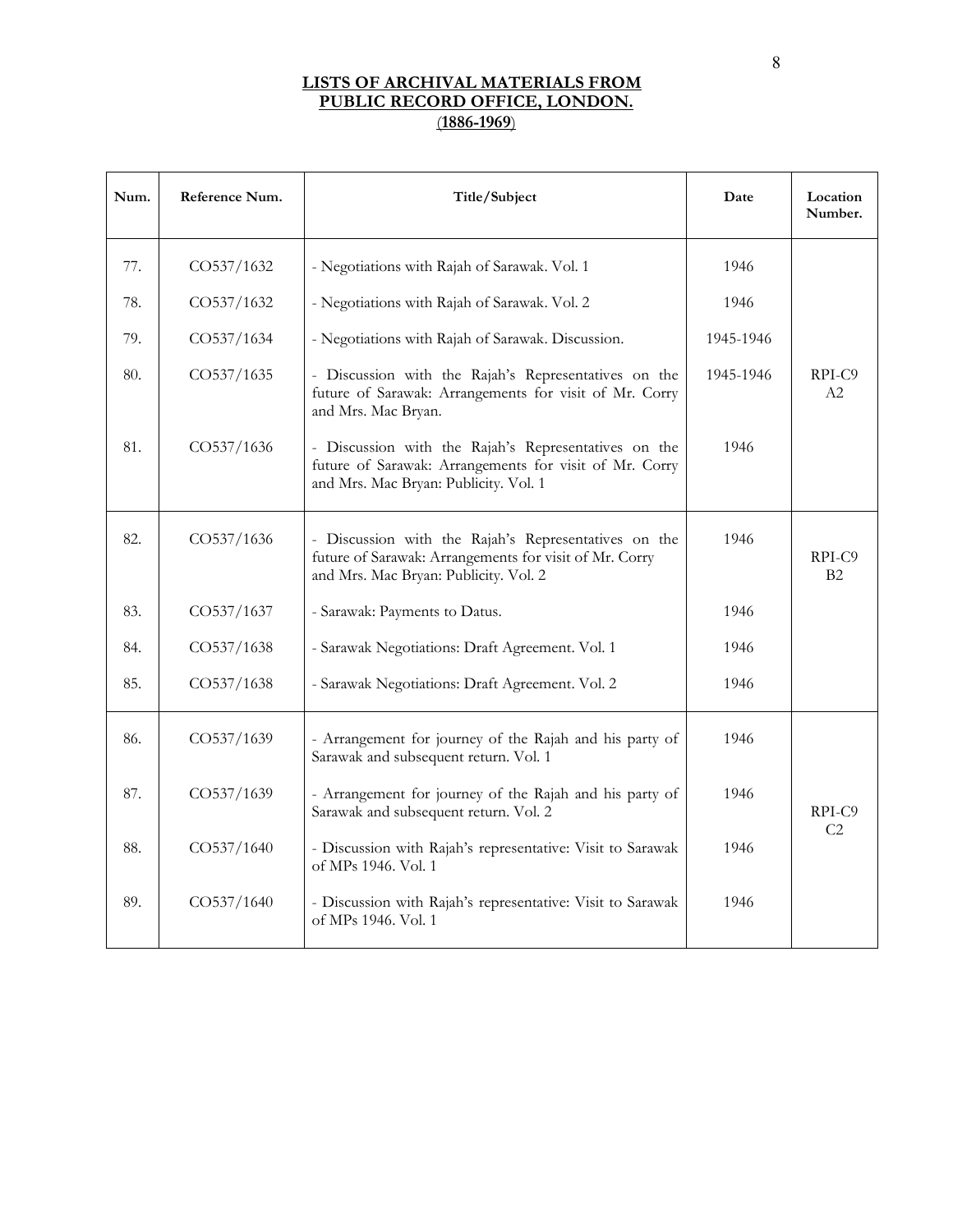| Num. | Reference Num. | Title/Subject                                                                                                | Date      | Location<br>Number. |
|------|----------------|--------------------------------------------------------------------------------------------------------------|-----------|---------------------|
| 90.  | CO537/1641     | - The International status of Sarawak.                                                                       | 1946      |                     |
| 91.  | CO537/1642     | - Local reaction to ceding of Sarawak.                                                                       | 1946      | RPI-C9              |
| 92.  | CO537/1644     | - Sarawak Political Report. Vol. 1                                                                           | 1946      | D2                  |
| 93.  | CO537/1644     | - Sarawak Political Report. Vol. 2                                                                           | 1946      |                     |
| 94.  | CO537/1645     | - Sarawak Political Reports by Mr. A J W Hockenbull.                                                         | 1946      |                     |
| 95.  | CO537/2658     | - Security arrangements, Far East: Sarawak.                                                                  | 1948      | RPI-C9              |
| 96.  | CO537/3764     | - Political intelligence: reports from Sarawak.                                                              | 1948      | E2                  |
| 97.  | CO537/4086     | - North Borneo defence: recruitment of personnel in<br>North Borneo and Sarawak for service in the Far East. | 1946-1948 |                     |
| 98.  | CO537/5029     | - Sarawak; constitution of local defence committee.                                                          | 1949      |                     |
| 99.  | CO537/5387     | - Powers for dealing with subversive activities: North<br>Borneo, Brunei and Sarawak.                        | 1950      |                     |
| 100. | CO537/6085     | - Political Intelligence: Sarawak.                                                                           | 1950      |                     |
| 101. | CO537/6109     | - Report by Police Adviser.                                                                                  | 1950      | RPI-C9              |
| 102  | CO537/6110     | - Assassination of the Governor and its after effects.                                                       | 1950      | F2                  |
| 103. | CO537/6293     | - Far East defence: North Borneo Sarawak and Brunei:<br>Joint Defence Advisory committee                     | 1950      |                     |
| 104. | CO537/6306     | - Far East defence: Sarawak                                                                                  | 1950      |                     |
| 105. | CO537/6472     | - Preparation of Defence scheme: Sarawak and Brunei.                                                         | 1950      |                     |
| 106. | CO537/7340     | - Political intelligence: Sarawak.                                                                           | 1951      |                     |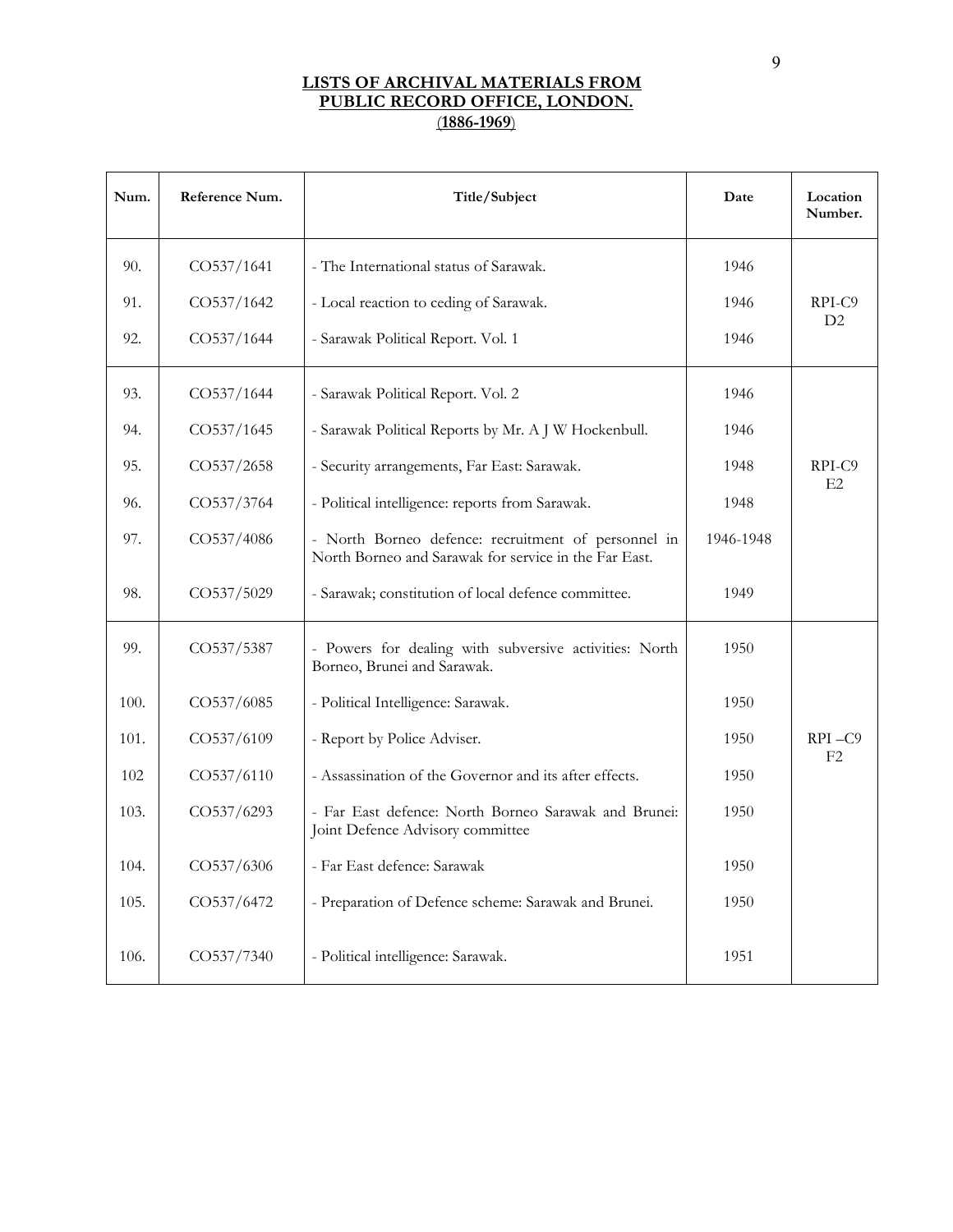| Num. | Reference Num. | Title/Subject                                                                                                                   | Date       | Location<br>Number.      |
|------|----------------|---------------------------------------------------------------------------------------------------------------------------------|------------|--------------------------|
| 107. | CO537/7357A    | - Political Situation.                                                                                                          | 1948       |                          |
| 108. | CO537/7357B    | - Resident conference, November 1950: Minutes.                                                                                  | 1950-1951  |                          |
| 109. | CO537/7358     | - Chinese affairs.                                                                                                              | 1951       | RPI-C9<br>G <sub>2</sub> |
| 110. | CO825/42/23    | - Sarawak.                                                                                                                      | 1943-1944  |                          |
| 111. | CO825/42/24    | - Discussion with Rajah on the future of Sarawak.                                                                               | 1944       |                          |
| 112  | CO825/42/25    | - Sarawak: Memorandum by FW Pollard, member of<br>Borneo Planning Unit.                                                         | 1944       |                          |
| 113. | CO825/42/26    | - Sarawak Military Admission: Army Council Instruction<br>No. 1426 of 1944                                                      | 1944       |                          |
| 114. | CO874/1060     | - Report on the Sarawak Administration by C. F.<br>Macaskie.                                                                    | 1932       |                          |
| 115. | CO927/164/5    | - Proposed socio-economic survey of Malays in Sarawak.                                                                          | 1950-1*951 |                          |
| 116. | CO927/173/5    | Sarawak: appointment of Dr. Ju-Kang Tien as<br>sociological research officer to undertake survey of<br>overcrowding in Kuching. | 1949-1950  | RPI-C9<br>H2             |
| 117. | CO938/1/3      | - Sarawak Junior Service. Provident Fund contribution in<br>respect of Japanese Occupation.                                     | 1946       |                          |
| 118. | CO938/3/1      | - Constitution: an order to provide for the future<br>government of Sarawak.                                                    | 1947       |                          |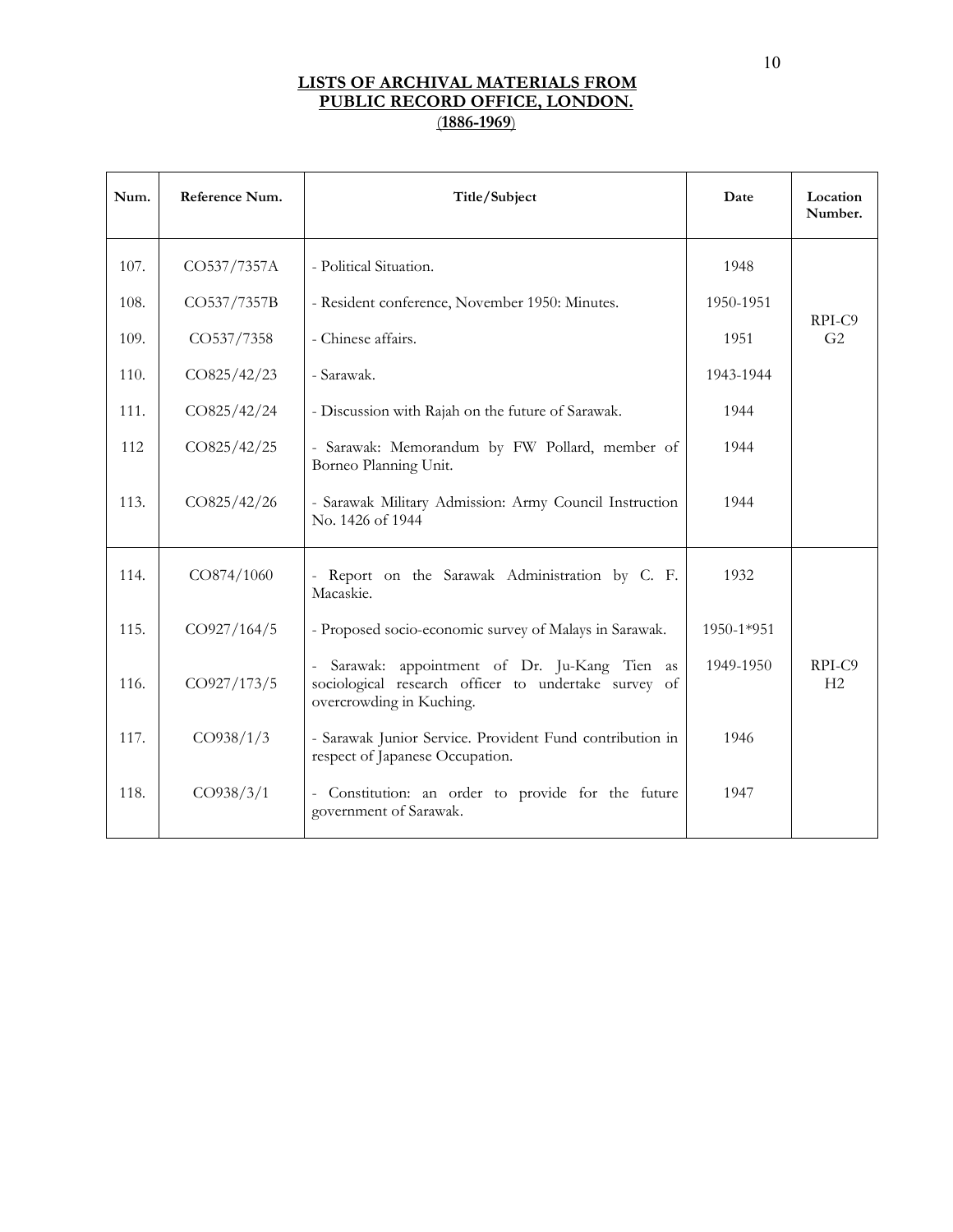| Num. | Reference Num. | Title/Subject                                                                                                                                                                                               | Date      | Location<br>Number. |
|------|----------------|-------------------------------------------------------------------------------------------------------------------------------------------------------------------------------------------------------------|-----------|---------------------|
| 119. | CO938/6/12     | - Legal action by Anthony Brooke.                                                                                                                                                                           | 1950      |                     |
| 120. | CO938/6/13     | Legal action by Anthony Brooke: Parliamentary<br>$\equiv$<br>Question.                                                                                                                                      | 1950      |                     |
| 121. | CO938/6/14     | -Legal action<br>by Anthony Brooke.<br>Parliamentary<br>Question.                                                                                                                                           | 1951      | RPI-C9              |
| 122. | CO938/7/1      | - Representations.                                                                                                                                                                                          | 1950      | I2                  |
| 123. | CO938/7/2      | - Brooke legal action against cession.                                                                                                                                                                      | 1950      |                     |
| 124. | CO938/7/3      | - Brooke legal action against cession.                                                                                                                                                                      | 1951      |                     |
| 125. | CO938/7/4      | - Mac Bryans legal action.                                                                                                                                                                                  | 1950      |                     |
| 126. | CO938/7/5      | - Mr. Anthony Brooke.                                                                                                                                                                                       | 1950      |                     |
| 127. | CO938/7/8      | - A. Brooke income tax.                                                                                                                                                                                     | 1950-1951 |                     |
| 128. | CO938/12/6     | - Assassination of D. G. Stewart, Governor of Sarawak:<br>trial and enquiry.                                                                                                                                | 1950      | RPI-C9<br>$J^2$     |
| 129. | CO967/105      | - Exchange of telegrams with Malcorm Mac Donald,<br>Commissioner-General for United Kingdom in South-<br>East Asia, and minutes about selection of replacement for<br>Sir Charles Arden-Clarke as Governor. | 1949      |                     |
| 130. | CO967/407      | - Greater Malaysia.                                                                                                                                                                                         | 1962      |                     |
| 131. | CO968/13/6     | - Malaya: Dayaks Scouts.                                                                                                                                                                                    | 1941      |                     |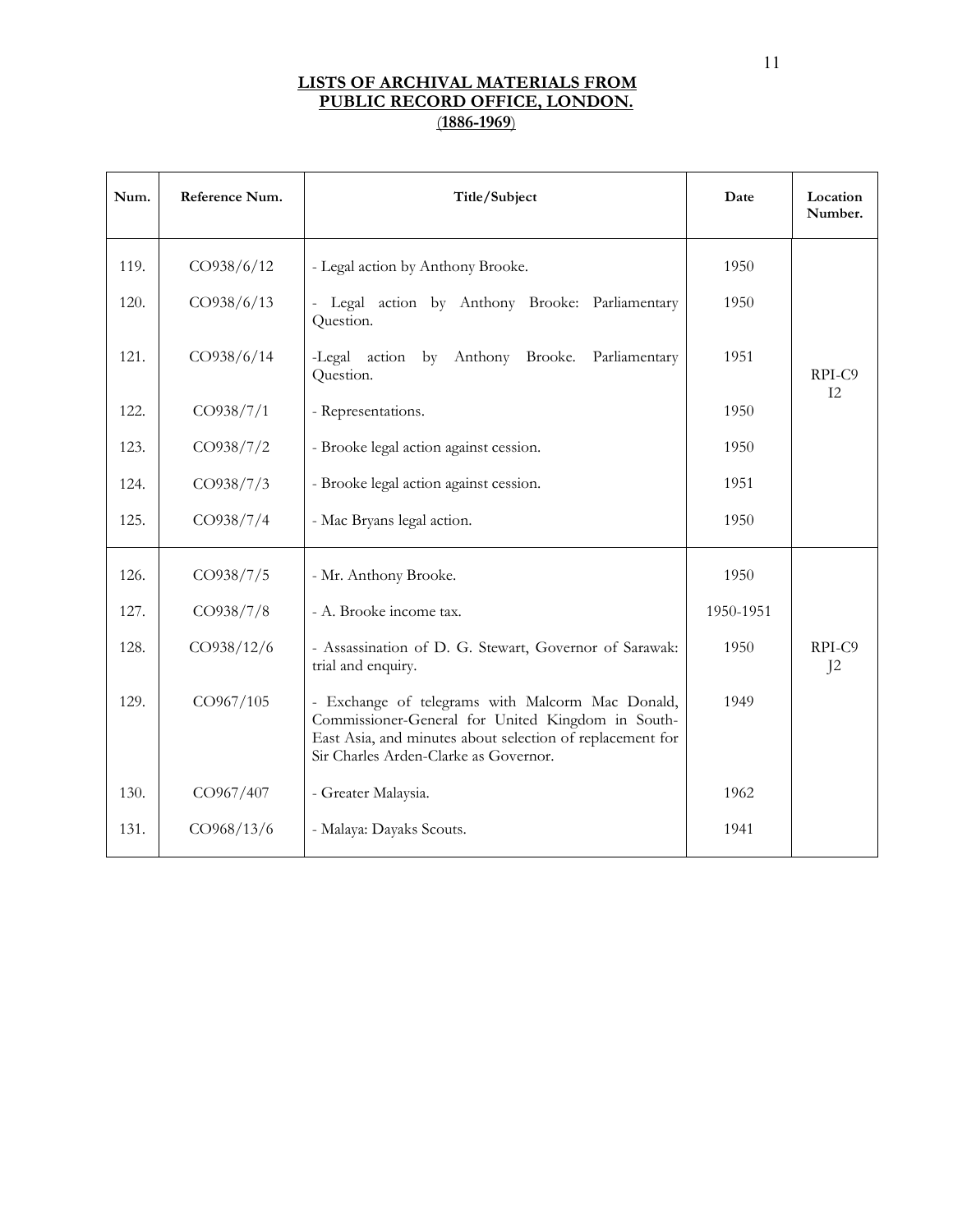| Num. | Reference Num. | Title/Subject                                                                                                                                                                           | Date      | Location<br>Number. |
|------|----------------|-----------------------------------------------------------------------------------------------------------------------------------------------------------------------------------------|-----------|---------------------|
| 132. | CO968/15/4     | - Sarawak and Brunei: defence.                                                                                                                                                          | 1941      |                     |
| 133. | CO968/15/5     | - Sarawak oil denial scheme. Vol. 1                                                                                                                                                     | 1941-1942 |                     |
| 134. | CO968/15/5     | - Sarawak oil denial scheme. Vol. 2                                                                                                                                                     | 1941-1942 | RPI-C9<br>K2        |
| 135. | CO968/15/6     | - Sarawak oil denial scheme.                                                                                                                                                            | 1942      |                     |
| 136. | CO968/15/7     | - Sarawak and Brunei: Coastal defence.                                                                                                                                                  | 1941      |                     |
| 137. | CO968/43/10    | - Sarawak: exacution of Europeans.                                                                                                                                                      | 1941      |                     |
| 138. | CO968/171      | - Sarawak.                                                                                                                                                                              | 1948      |                     |
| 139. | CO968/659      | - Formation of local defence forces in Borneo and Brunei.                                                                                                                               | 1957      |                     |
| 140. | CO1017/129     | - Sarawak.                                                                                                                                                                              | 1953      | RPI-C9              |
| 141. | CO1017/480     | - Extansion of term of office: Sir Anthony Abell.                                                                                                                                       | 1958-1959 | L2                  |
| 142. | CO1022/63      | - Closer co-operation between Borneo, Brunei and<br>Sarawak.                                                                                                                            | 1952-1953 |                     |
| 143. | CO1022/89      | - Claim by Anthony Brooke for exemption from income<br>tax as a dependent of the former Rajah of Sarawak: his<br>objection to banishment from Sarawak as an opponent of<br>the cession. | 1951-1953 |                     |
| 144. | CO1022/90      | - Amendment of the constitution of Sarawak, leading<br>towards self-government.                                                                                                         | 1952      |                     |
| 145. | CO1022/201     | - Monthly political intelligence reports on.                                                                                                                                            | 1951-1953 |                     |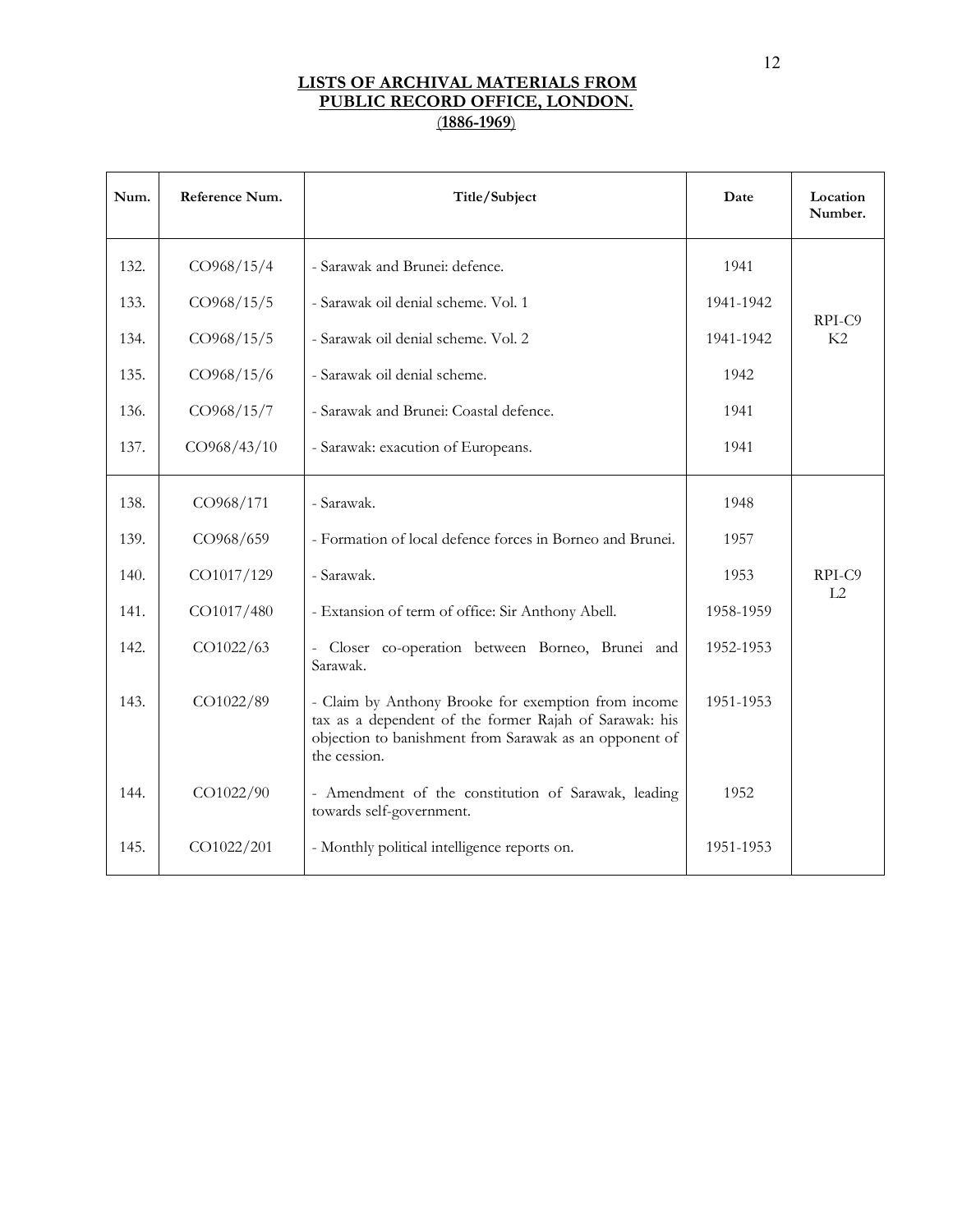| Num. | Reference Num. | Title/Subject                                                                                                                     | Date      | Location<br>Number.      |
|------|----------------|-----------------------------------------------------------------------------------------------------------------------------------|-----------|--------------------------|
| 146. | CO1022/446     | - Settlement of costs of legal action involving alleged of<br>Mac Bryan by Anthony Brooke a dependant of the Rajah<br>of Sarawak. | 1953      |                          |
| 147. | CO1030/106     | - Amendment to constitution.                                                                                                      | 1955-1957 |                          |
| 148. | CO1030/110     | - Constitutional development: representation by Anthony<br>Brooke, Rajah Muda Of Sarawak. Vol. 1                                  | 1955-1956 | RPI-C9<br>A <sub>3</sub> |
| 149. | CO1030/110     | - Constitutional development: representation by Anthony<br>Brooke, Rajah Muda Of Sarawak. Vol. 2                                  | 1955-1956 |                          |
| 150. | CO1030/112     | - Anthony Brooke's approach to Commonwealth Prime<br>Ministers on constitutional.                                                 | 1956      |                          |
| 151. | CO1030/163     | - Closer association between UK territories in South East<br>Asia.                                                                | 1955      |                          |
| 152. | CO1030/164     | - Closer association between the Borneo territories. Vol. 1                                                                       | 1954-1956 |                          |
| 153. | CO1030/164     | - Closer association between the Borneo territories. Vol. 2                                                                       | 1954-1956 |                          |
| 154. | CO1030/218     | - Distinction between classes of Datuships in Sarawak.                                                                            | 1955      |                          |
| 155. | CO1030/233     | - Association of Sarawak civil service.                                                                                           | 1956      | RPI-C9<br>B <sub>3</sub> |
| 156. | CO1030/267     | - Communism in schools in Borneo Territories.                                                                                     | 1954-1955 |                          |
| 157. | CO1030/287     | - Minutes of conferences of Governors of Sarawak, North<br>Borneo and Brunei.                                                     | 1954-1956 |                          |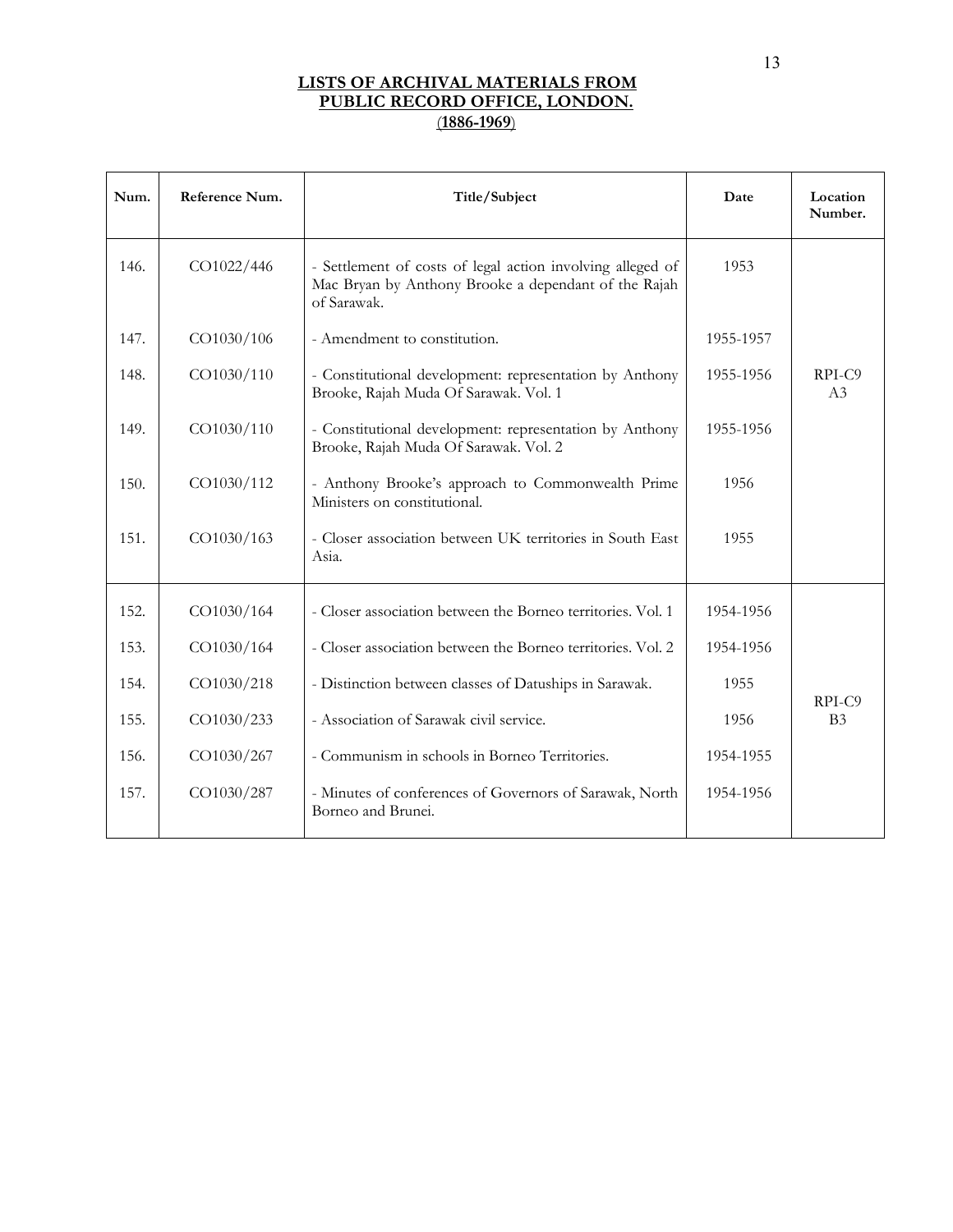| Num. | Reference Num. | Title/Subject                                                            | Date      | Location<br>Number.      |
|------|----------------|--------------------------------------------------------------------------|-----------|--------------------------|
| 158. | CO1030/335     | - Demarcation of Sarawak-Indonesian border.                              | 1955      |                          |
| 159. | CO1030/340     | - Muslim legislation: Sarawak.                                           | 1955-1956 |                          |
| 160. | CO1030/364     | - Statement on forestry policy in Sarawak.                               | 1955      |                          |
| 161. | CO1030/369     | - Report by labour adviser on labour problems in Sarawak<br>and Brunei.  | 1955-1956 | RPI-C9<br>C <sub>3</sub> |
| 162. | CO1030/435     | - Loan from Brunei to Sarawak.                                           | 1957-1959 |                          |
| 163. | CO1030/457     | - Amendments to constitution of Sarawak.                                 | 1957-1959 |                          |
| 164. | CO1030/458     | - Sarawak (constitution) order-in-council.                               | 1959-1960 |                          |
| 165. | CO1030/459     | - Representation by Anthony Brooke on constitution of<br>Sarawak.        | 1957      |                          |
| 166. | CO1030/487     | - Secession of Sarawak from Malaysian Federation.                        | 1965      |                          |
| 167. | CO1030/556     | - Closer association between territories of Borneo. Vol. 1               | 1957      |                          |
| 168. | CO1030/556     | - Closer association between territories of Borneo. Vol. 2               | 1957      | RPI-C9<br>D <sub>3</sub> |
| 169. | CO1030/632     | - Financial Settlement with Rajah of Sarawak.                            | 1957-1959 |                          |
| 170. | CO1030/679     | - Commission of Governor of Sarawak.                                     | 1959-1960 |                          |
| 171. | CO1030/718     | - Incident in Indonesia involving Ibans from Sarawak in<br>January 1959. | 1959      |                          |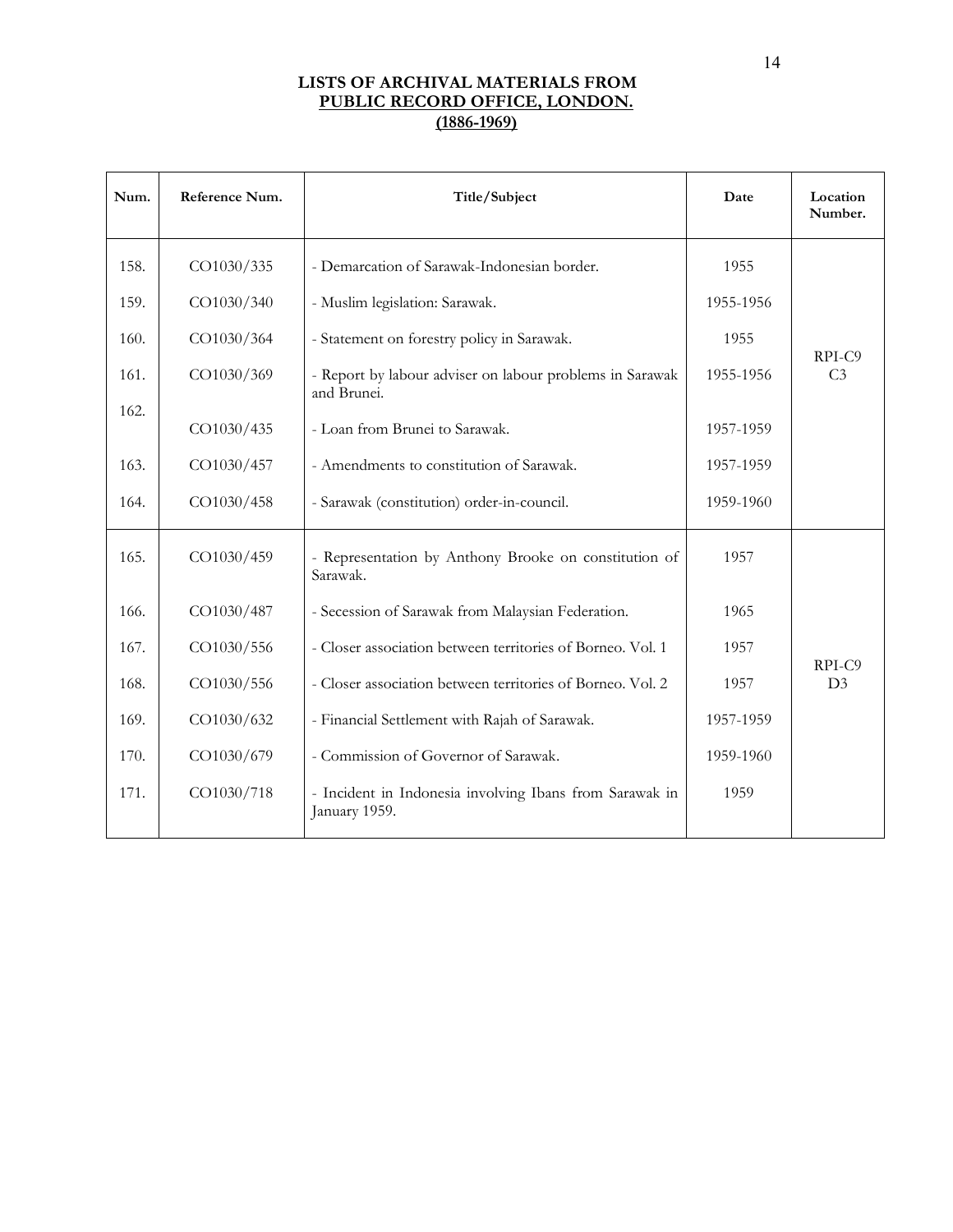| Num. | Reference Num. | Title/Subject                                                                                                                              | Date         | Location<br>Number.      |
|------|----------------|--------------------------------------------------------------------------------------------------------------------------------------------|--------------|--------------------------|
| 172. | CO1030/721     | - Kuching (Amendment of Boundaries) Ordinance 1959<br>of Sarawak.                                                                          | 1959         |                          |
| 173. | CO1030/725     | - Application under CDW Scheme for new government<br>office in Kuching, Sarawak.                                                           | 1959         |                          |
| 174. | CO1030/726     | - Financial aspects of the cession of Sarawak Rajah's<br>Dependants order.                                                                 | 1949 Oct-Dec |                          |
| 175  | CO1030/727     | - Town planning in Sibu and Kuching, Sarawak                                                                                               | 1958-1960    | RPI-C9<br>E <sub>3</sub> |
| 176. | CO1030/742     | - Notes and briefs on separations of Administration of<br>Brunei and Sarawak for conference on the<br>Constitution of Brunei held in 1959. | 1959         |                          |
| 177. | CO1030/746     | - Legal advisers report on separation of Brunei and<br>Sarawak.                                                                            | 1958-1959    |                          |
| 178. | CO1030/928     | - Sarawak.                                                                                                                                 | 1960         |                          |
| 179. | CO1030/929     | - Sarawak. Vol. 1                                                                                                                          | 1960-1962    |                          |
| 180. | CO1030/929     | - Sarawak. Vol. 2                                                                                                                          | 1960-1962    |                          |
| 181. | CO1030/930     | - Sarawak.                                                                                                                                 | 1962         | RPI-C9                   |
| 182. | CO1030/955     | - Cession of Sarawak.                                                                                                                      | 1960-1961    | E <sub>3</sub>           |
| 183. | CO1030/1020    | - Conversations with Mr. Anthony Brooke, formerly Rajah<br>Muda of Sarawak.                                                                | 1961-1962    |                          |
| 184. | CO1030/1023    | - Submission by Sarawak Government to commission of<br>Enquiry.                                                                            | 19621        |                          |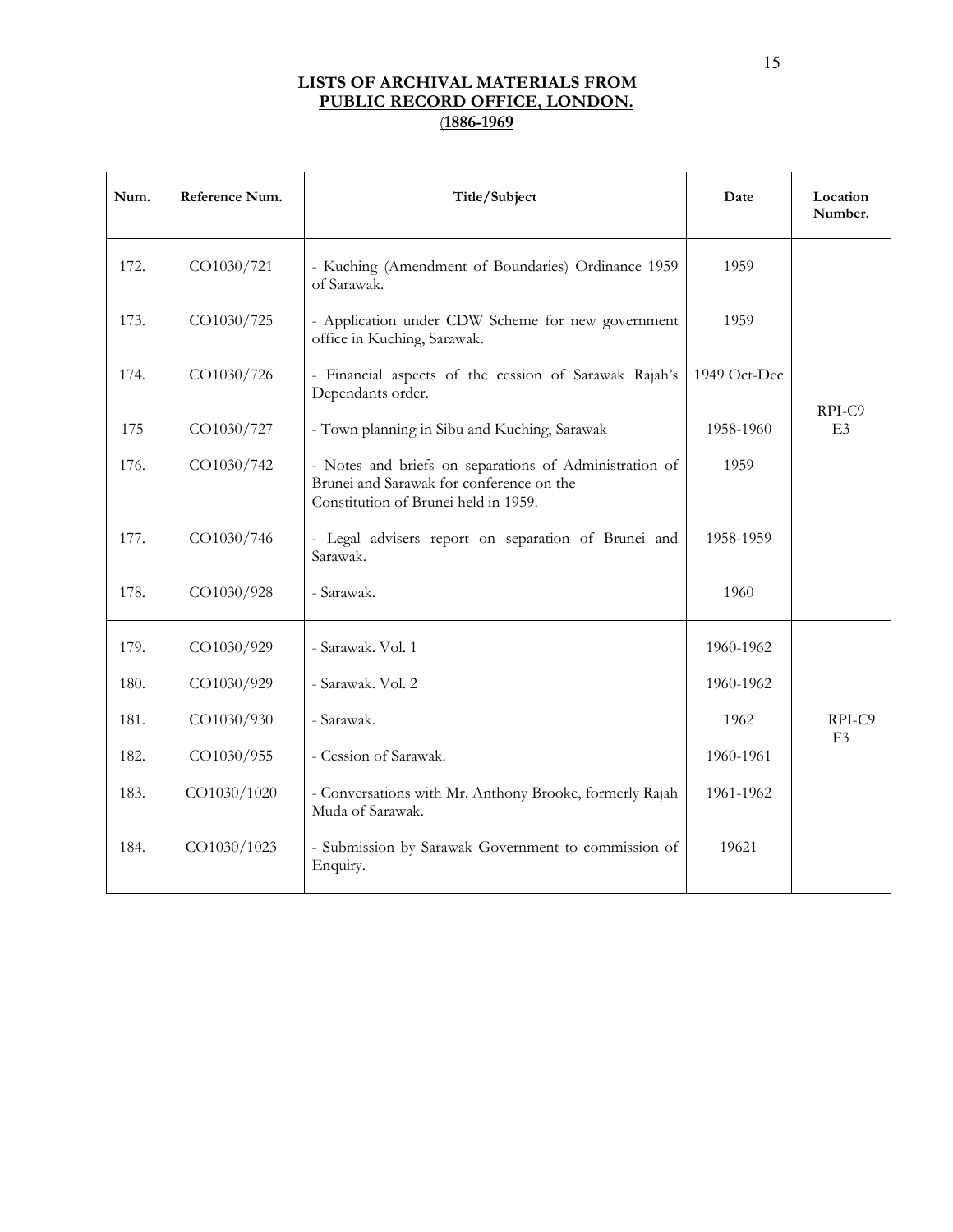| Num. | Reference Num. | Title/Subject                                                          | Date      | Location<br>Number.      |
|------|----------------|------------------------------------------------------------------------|-----------|--------------------------|
| 185. | CO1030/1043    | - Proposed interim independence for North Borneo and<br>Sarawak.       | 1962      |                          |
| 186. | CO1030/1051    | - Federal and State constitutions, North Borneo and<br>Sarawak.        | 1962      |                          |
| 187. | CO1030/1052    | - Federal and State constitutions, North Borneo and<br>Sarawak. Vol. 1 | 1962      |                          |
| 188. | CO1030/1052    | - Federal and State constitutions, North Borneo and<br>Sarawak. Vol. 2 | 1962      | RPI-C9<br>G <sub>3</sub> |
| 189. | CO1030/1068    | - The Federation of Malaysia, Brunei disturbances: Part A.<br>Vol. 1   | 1960-1962 |                          |
| 190. | CO1030/1068    | - The Federation of Malaysia, Brunei disturbances: Part A.<br>Vol. 2   | 1960-1962 |                          |
| 191. | CO1030/1069    | - Brunei disturbances.                                                 | 1962      |                          |
| 192. | CO1030/1070    | - Brunei disturbances.                                                 | 1962      | RPI-C9                   |
| 193. | CO1030/1071    | - Brunei disturbances.                                                 | 1962      | H <sub>3</sub>           |
| 194. | CO1030/1072    | - Brunei Disturbance.                                                  | 1962      |                          |
| 195. | CO1030/1073    | - Brunei Disturbance.                                                  | 1962      | RPI-C9                   |
| 196. | CO1030/1074    | - Brunei Disturbance.                                                  | 1962      | I3                       |
| 197. | CO1030/1075    | - Brunei Disturbance. Vol. 1                                           | 1962-1963 |                          |
| 198. | CO1030/1075    | - Brunei Disturbance. Vol. 2                                           | 1962-1963 |                          |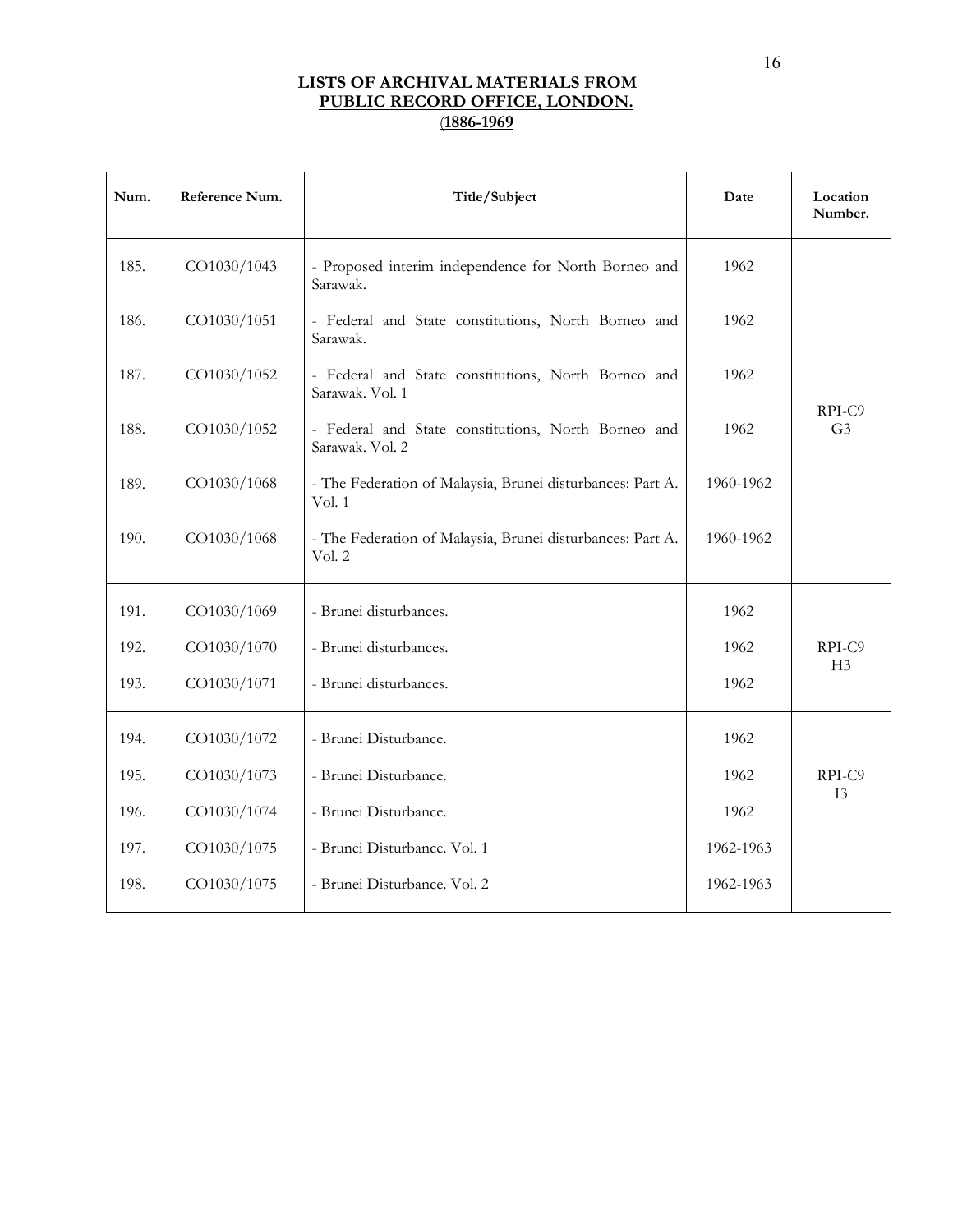| Num. | Reference Num. | Title/Subject                                                                         | Date      | Location<br>Number. |
|------|----------------|---------------------------------------------------------------------------------------|-----------|---------------------|
| 199. | CO1030/1077    | - Recruitment of expatriate officers, including assistance<br>for Brunei disturbance. | 1962      |                     |
| 200. | CO1030/1078    | - Closer association of Borneo territories.                                           | 1960-1961 | RPI-C9              |
| 201. | CO1030/1079    | - Closer association of Borneo territories. Vol. 1                                    | 1961-1962 | J <sup>3</sup>      |
| 202. | CO1030/1079    | - Closer association of Borneo territories. Vol. 2                                    | 1961-1962 |                     |
| 203. | CO1030/1081    | - Sarawak community development, independent survey.                                  | 1961-1962 |                     |
| 204. | CO1030/1087    | - Sarawak field force in Brunei.                                                      | 1960-1962 |                     |
| 205. | CO1030/1103    | - Security.                                                                           | 1962      | RPI-C9              |
| 206. | CO1030/1104    | - Measures to combat communism in Borneo Territories.                                 | 1961-1962 | K3                  |
| 207. | CO1030/1105    | - Clandestine Communist Organisation in Sarawak.                                      | 1960-1962 |                     |
| 208. | CO1030/1118    | - Sarawak: Political relation with Indonesia.                                         | 1959-1960 |                     |
| 209. | CO1030/1125    | - Visit to Australia of Mr. R. H. Morris, Administrative<br>Officer in Sarawak.       | 1959-1960 |                     |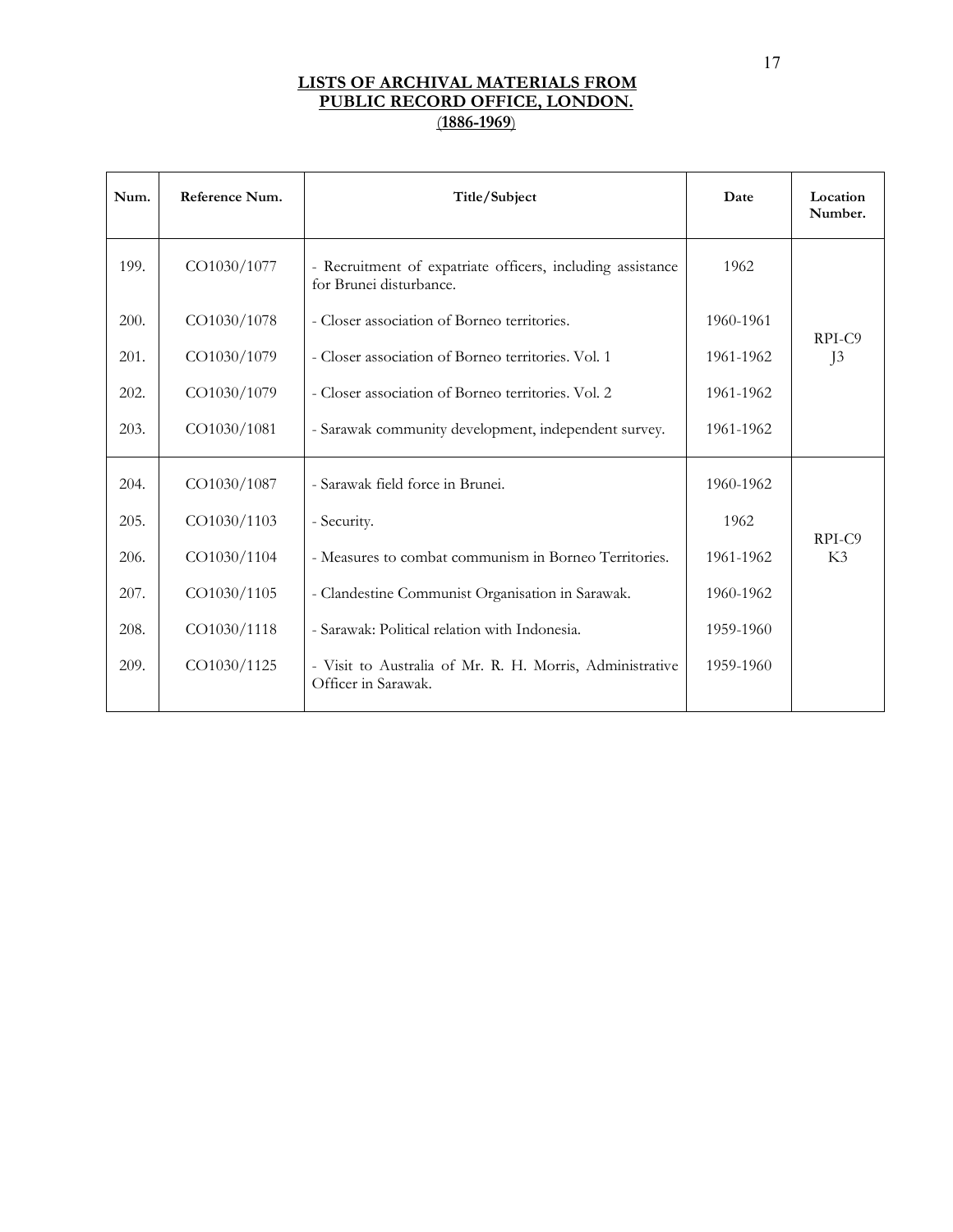| Num. | Reference Num. | Title/Subject                                                                        | Date      | Location<br>Number. |
|------|----------------|--------------------------------------------------------------------------------------|-----------|---------------------|
| 210. | CO1030/1126    | - Future political relations between Borneo territories and<br>federation of Malaya, | 1960      |                     |
| 211. | CO1030/1136    | - Financial settlement with Rajah of Sarawak.                                        | 1959-1962 |                     |
| 212. | CO1030/1142    | - Review of structure of civil services of North Borneo<br>and Sarawak. Vol. 1       | 1962-1963 |                     |
| 213. | CO1030/1142    | - Review of structure of civil services of North Borneo<br>and Sarawak. Vol. 2       | 1962-1963 | RPI-C <sub>9</sub>  |
| 214. | CO1030/1154    | - Governor's personal assessment of political situation in<br>Sarawak.               | 1960-1961 | L3                  |
| 215. | CO1030/1212    | - Party Pesaka Arak, Sarawak. (PADAS)                                                | 1962      |                     |
| 216. | CO1030/1213    | - Sarawak United Front.                                                              | 1962      |                     |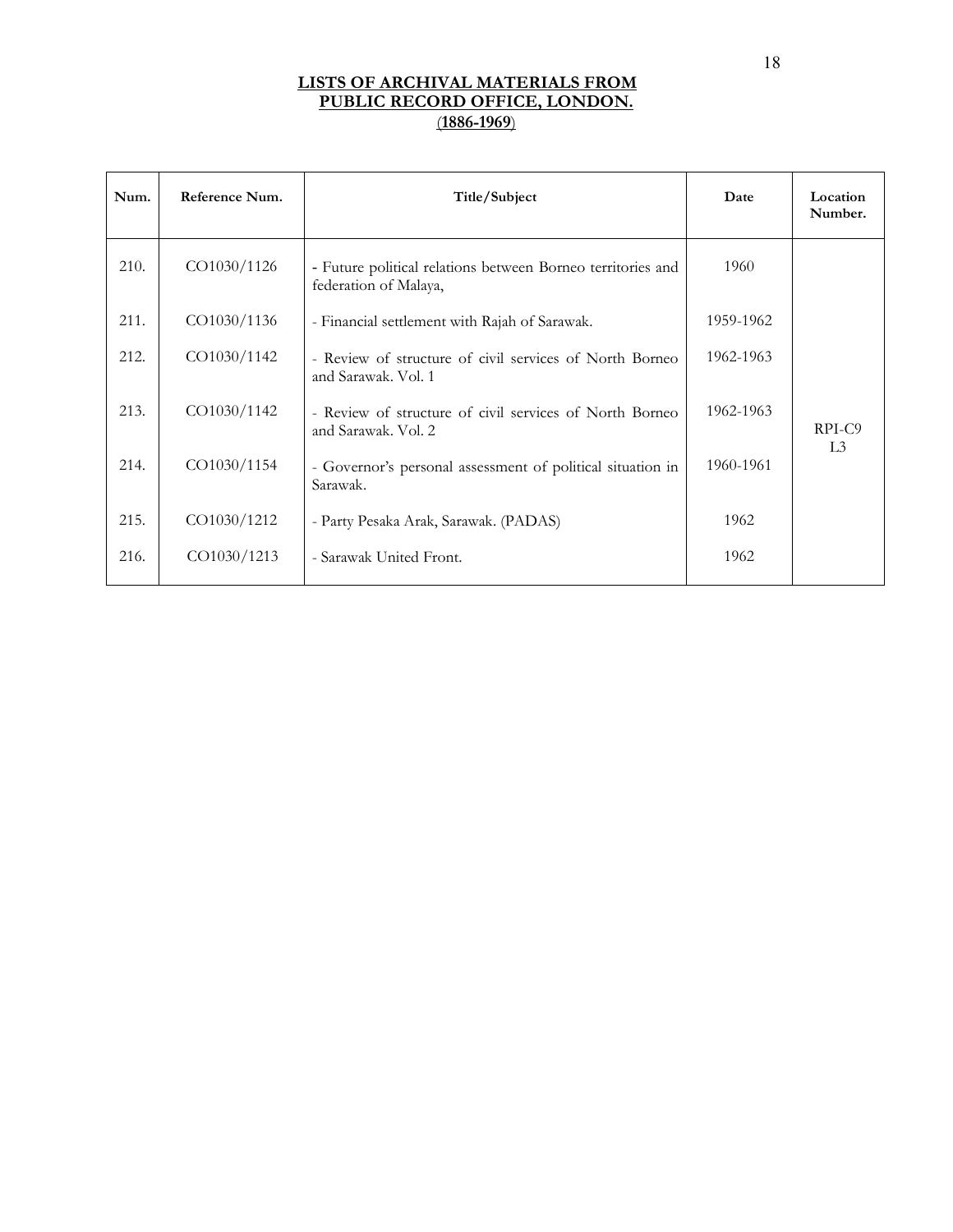| Num. | Reference Num. | Title/Subject                                                         | Date      | Location<br>Number. |
|------|----------------|-----------------------------------------------------------------------|-----------|---------------------|
| 217. | CO1030/1241    | - Bi-monthly Secretariat newsletter, Sarawak.                         | 1960-1962 |                     |
| 218. | CO1030/1287    | - Forestry policy, Sarawak.                                           | 1960-1962 |                     |
| 219. | CO1030/1289    | - Report of Mr. Foggon's visit to Sarawak.                            | 1962      | RPI-C9<br>A4        |
| 220. | CO1030/1296    | - Annexation of Limbang area by Rajah of Sarawak. Vol. 1              | 1960-1963 |                     |
| 221. | CO1030/1296    | - Annexation of Limbang area by Rajah of Sarawak. Vol. 1              | 1960-1963 |                     |
| 222. | CO1030/1376    | - Terminology of North Borneo, Brunei and Sarawak.                    | 1961      |                     |
| 223. | CO1030/1492    | - North Borneo and Sarawak.                                           | 1963      |                     |
| 224. | CO1030/1494    | - Appointment of head of state. Vol. 1                                | 1963      | RPI-C9              |
| 225. | CO1030/1494    | - Appointment of head of state. Vol. 2                                | 1963      | <b>B4</b>           |
| 226. | CO1030/1495    | - Appointment of head of state.                                       | 1963      |                     |
| 227. | CO1030/1503    | - Sarawak: Indonesian raids.                                          | 1963      |                     |
| 228. | CO1030/1504    | - Sarawak: Indonesian raids.                                          | 1963      |                     |
| 229. | CO1030/1539    | - Clandestine communist organisation in Sarawak.                      | 1963      |                     |
| 230. | CO1030/1540    | - Operation against clandestine communist organisation in<br>Sarawak. | 1963      | RPI-C9<br>C4        |
| 231. | CO1030/1544    | - Indonesian political relations with Borneo territories.             | 1963      |                     |
| 232. | CO1030/1560    | - Sarawak council of chieft.                                          | 1963      |                     |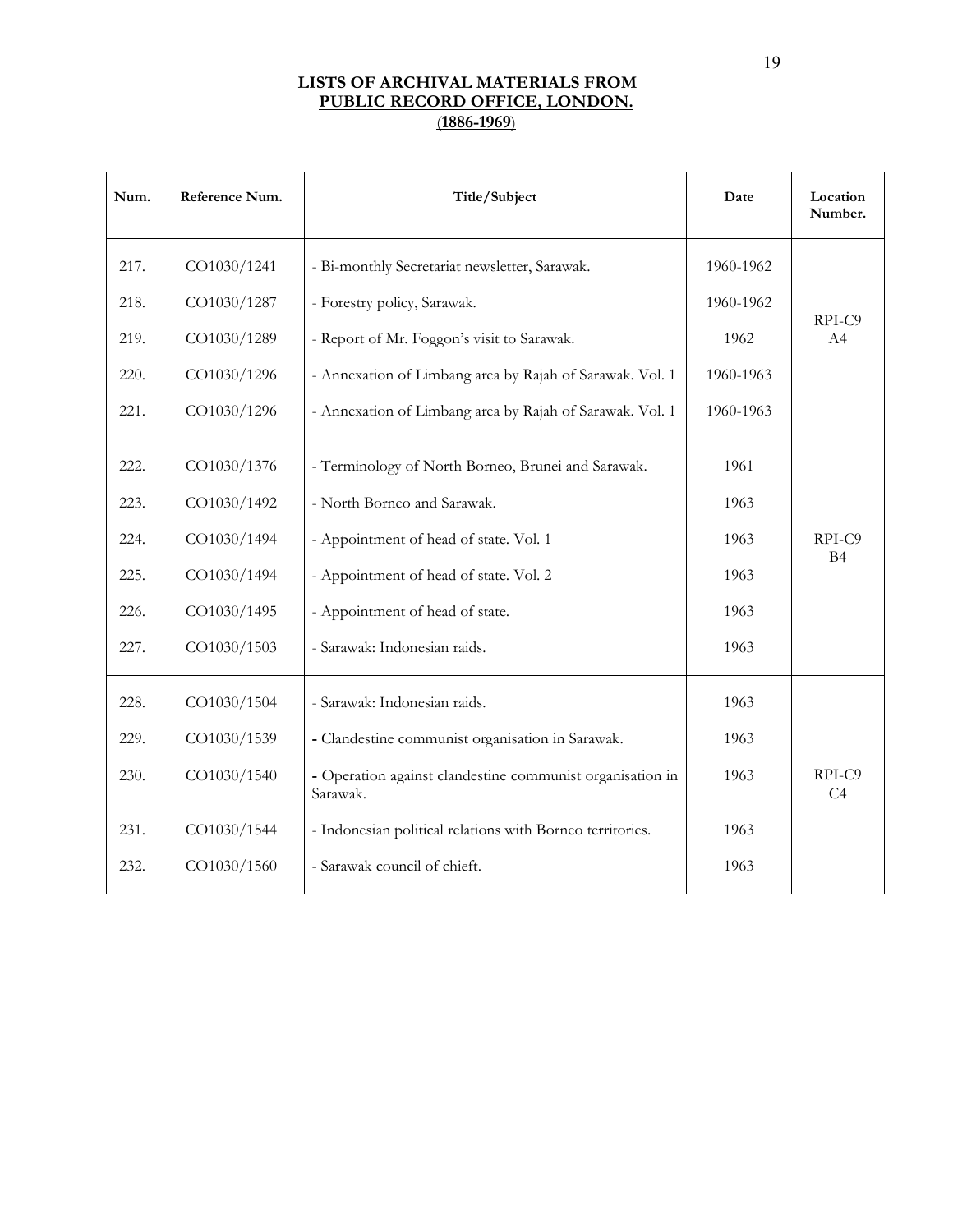| Num. | Reference Num. | Title/Subject                                                          | Date      | Location<br>Number.      |
|------|----------------|------------------------------------------------------------------------|-----------|--------------------------|
| 233. | CO1030/1611    | - Hong Kong Democrate Self Government Party.                           | 1964-1965 |                          |
| 234. | CO1030/1639    | - Indian Visa Requirement.                                             | 1964      |                          |
| 235. | CO1030/1670    | - Brunei: Monies payable from Sarawak and North<br>Borneo.             | 1963      | RPI-C9<br>D <sub>4</sub> |
| 236. | CO1030/1671    | - Brunei: Annexation of Limbang District.                              | 1963-1965 |                          |
| 237. | CO1030/1672    | - Brunei: Annexation of Limbang District.                              | 1963      |                          |
| 238. | CO1030/1729    | - Sarawak: Visit by Ling Beng Siew to U.K.                             | 1963      |                          |
| 239. | CO1032/487     | - Secession of Sarawak from Malaysian Education.                       | 1965      |                          |
| 240. | DO35/6297      | - British Borneo Affairs covering Brunei, Sarawak and<br>North Borneo. | 1953-1960 |                          |
| 241. | DO35/1002/9    | - Sarawak: administration Vol. 1                                       | 1942      |                          |
| 242. | DO35/1002/9    | - Sarawak: administration Vol. 2                                       | 1942      | RPI-C9                   |
| 243. | DO169/52.      |                                                                        |           | E4                       |
| 245. | DO169/54       | - Political intelligence reports.                                      | 1963      |                          |
|      |                | - Claim to the Limbang district of Sarawak.                            | 1962-1963 |                          |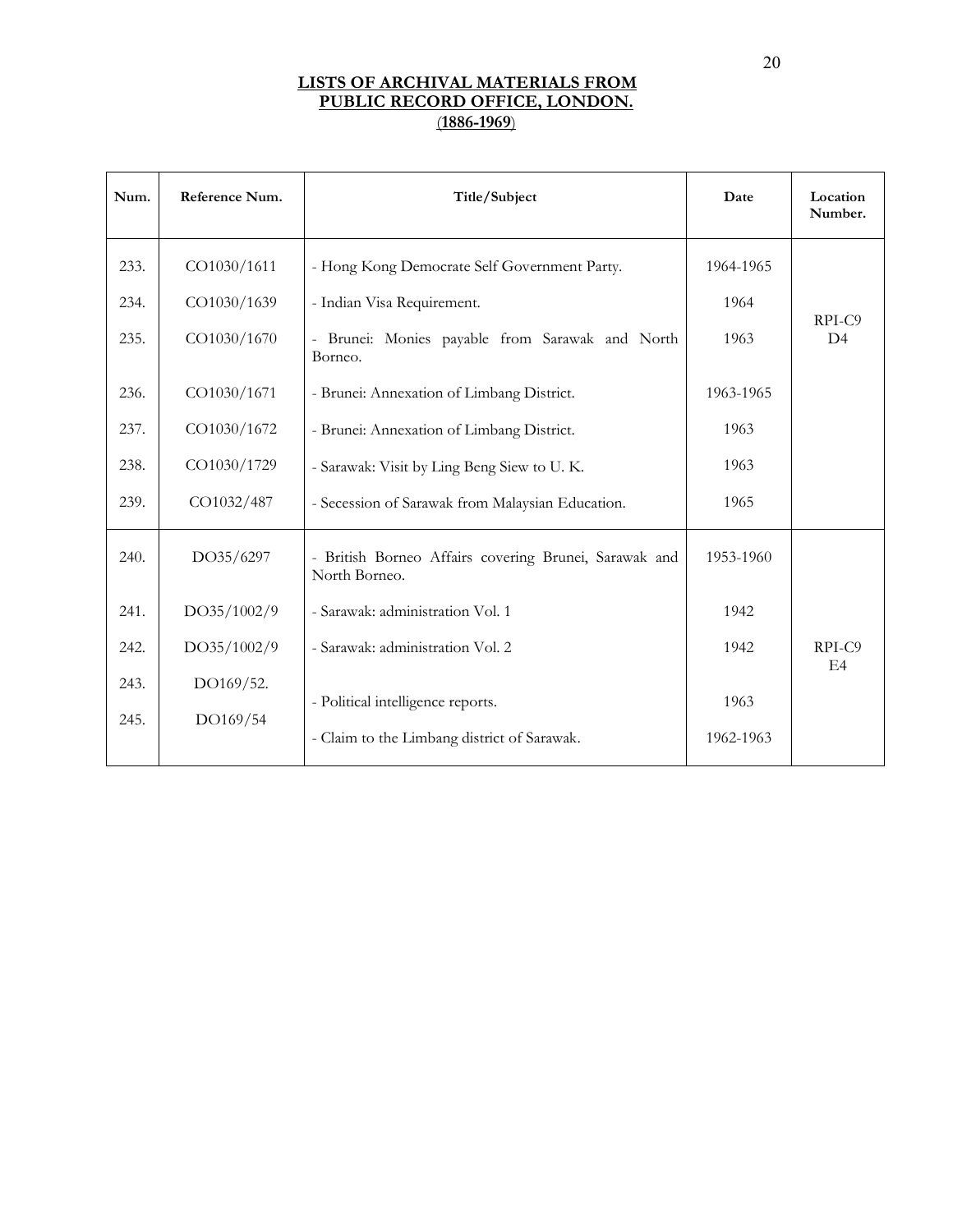| Num. | Reference Num. | Title/Subject                                                                                        | Date      | Location<br>Number.      |
|------|----------------|------------------------------------------------------------------------------------------------------|-----------|--------------------------|
| 246. | DO169/67       | Indonesian hospitality towards Malaya, Singapore,<br>Sarawak and Brunei.                             | 1962-1963 |                          |
| 247. | DO169/78       | - Indonesian attack on Tebedu police station, Sarawak.                                               | 1963      |                          |
| 248. | DO169/192      | Protection of commonwealth citizen in Borneo<br>territories.                                         | 1963-1964 | RPI-C9<br>F <sub>4</sub> |
| 249. | DO169/222      | - Postponement of Malaysia Day. Vol. 1                                                               | 1963      |                          |
| 250. | DO169/222      | - Postponement of Malaysia Day. Vol. 2                                                               | 1963      |                          |
| 251. | DO169/237      | - HMG policy on Indonesian Aggresion. Vol. 1                                                         | 1961-1963 |                          |
| 252. | DO169/237      | - HMG policy on Indonesian Aggresion. Vol. 2                                                         | 1961-1963 | RPI-C9<br>G <sub>4</sub> |
| 253. | DO169/254      | - Constitutional issues in respect of North Borneo and<br>Sarawak on joining the federation.         | 1961-1963 |                          |
| 254. | DO 169/256     | - UN Committee of seventeen's response to petitioners<br>from Borneo territories against federation. | 1962      |                          |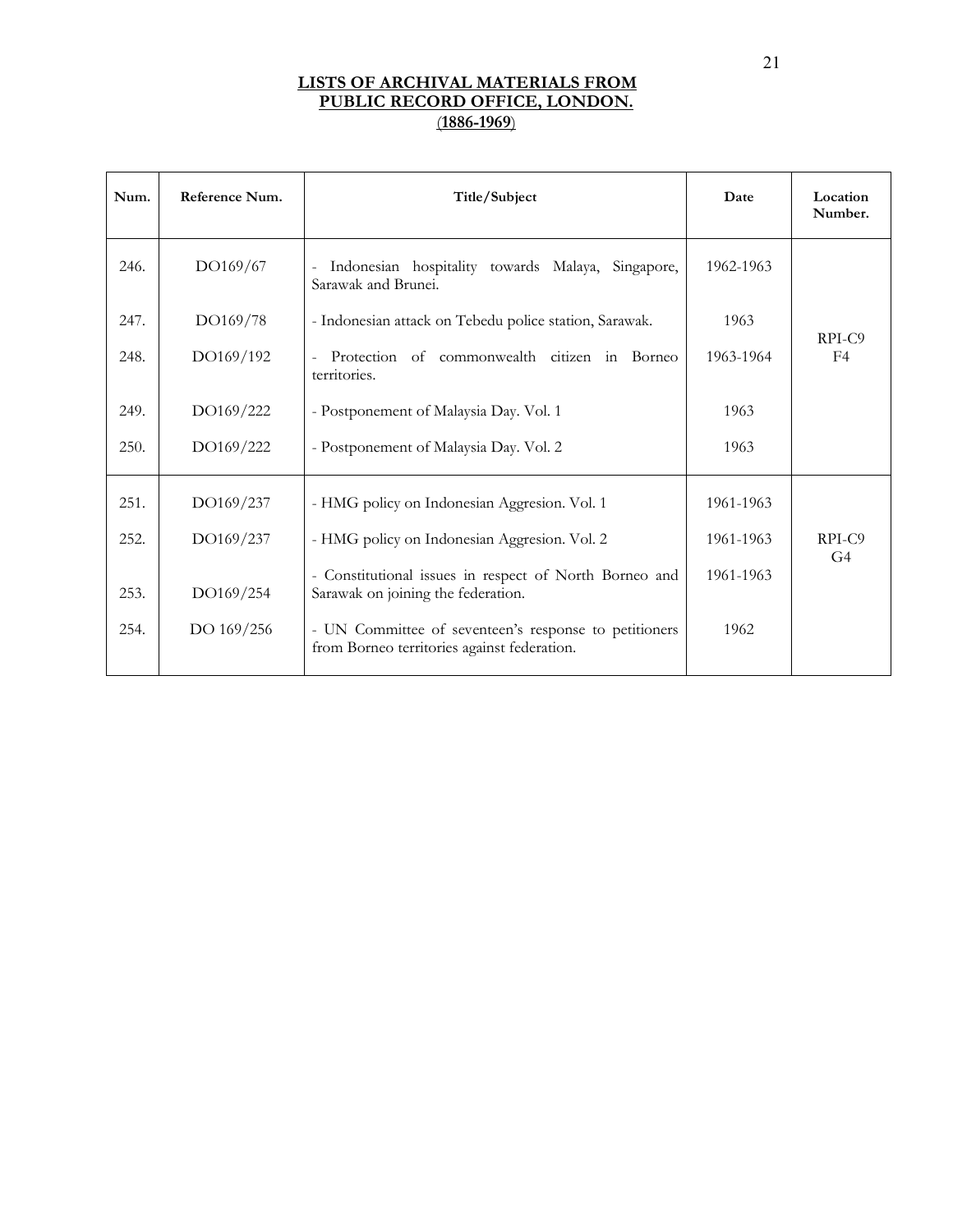| Num. | Reference Num. | Title/Subject                                                                                                                                                 | Date      | Location<br>Number.      |
|------|----------------|---------------------------------------------------------------------------------------------------------------------------------------------------------------|-----------|--------------------------|
| 255. | DO169/265      | Report by Sir Saville Garner, Permanent Under<br>Secretary, CRO, on visit to north Borneo and Sarawak.                                                        | 1963      |                          |
| 256. | DO169/267      | - Proposal for confederation of states involving Malaya,<br>Brunei,<br>North Borneo,<br>Singapore,<br>Sarawak,<br>the<br>Philippines, Indonesia and Thailand. | 1962-1963 | RPI-C9<br>H <sub>4</sub> |
| 257. | DO169/333      | - Border violations by Indonesia on border with Sarawak.                                                                                                      | 1963      |                          |
| 258. | DO169/334      | - Head of State for Sarawak and North Borneo. Vol. 1                                                                                                          | 1963      |                          |
| 259. | DO169/334      | - Head of State for Sarawak and North Borneo. Vol. 2                                                                                                          | 1963      |                          |
| 260. | DO 169/339     | - Possibility of an association of Borneo Territories with<br>Malaya and Singapore.                                                                           | 1960-1961 |                          |
| 261. | DO169/369      | - Sarawak. Vol. 1                                                                                                                                             | 1965-1966 |                          |
| 262. | DO169/369      | - Sarawak. Vol. 2                                                                                                                                             | 1965-1966 |                          |
| 263. | DO169/371      | - Sarawak                                                                                                                                                     | 1966      | RPI-C9                   |
| 264. | DO169/486      | - Sarawak fortnightly summaries.                                                                                                                              | 1964-1966 | I4                       |
| 265. | DO169/334      | - 13th Conference: North Borneo, Sarawak and Singapore<br>representation.                                                                                     | 1963      |                          |
| 266. | FCO24/156      | - Internal Political Situation                                                                                                                                | 1967-1968 |                          |
| 267. | FCO24/156      | - Internal Political Situation. Vol. 1                                                                                                                        | 1967-1968 |                          |
| 268. | FCO24/156      | - Internal Political Situation. Vol. 2                                                                                                                        | 1967-1968 | RPI-C9<br>J4             |
| 269. | FCO24/157      | - Internal Political Situation.                                                                                                                               | 1967-1968 |                          |
| 270. | FCO24/158      | - Security situation.                                                                                                                                         | 1967      |                          |
| 271. | FCO24/159      | - Visit by Chief Minister to U.K.                                                                                                                             | 1967      |                          |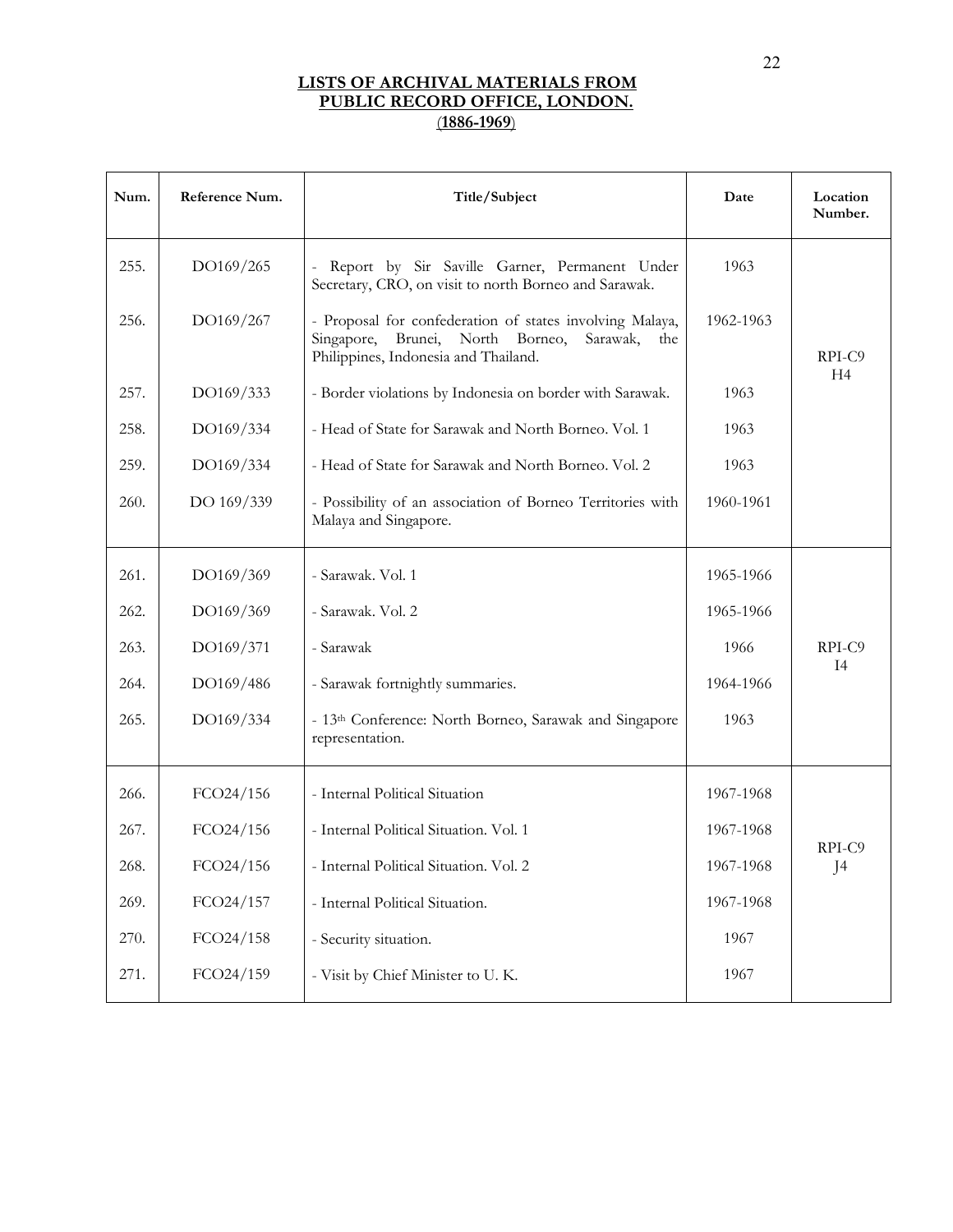| Num. | Reference Num. | Title/Subject                                     | Date                        | Location<br>Number. |
|------|----------------|---------------------------------------------------|-----------------------------|---------------------|
| 272. | FCO24/160      | - Legal Status.                                   | 1967                        |                     |
| 273. | FCO24/161      | - Extension of Chinese land ownership.            | 1967                        |                     |
| 274. | FCO24/165      | - Internal Political Situation.                   | 1967                        |                     |
| 275. | FCO24/204      | - Release of Political detainee, Zani Haji Ahmad. | 1967-1968                   | RPI-C9<br>K4        |
| 276. | FCO24/248      | - Internal Political Situation. Vol. 1            | 1967                        |                     |
| 277. | FCO24/248      | - Internal Political Situation. Vol. 2            | 1967                        |                     |
| 278. | FCO24/249      | - Internal Political Situation.                   | 1968                        |                     |
| 279. | FCO24/250      | - Internal Political Situation.                   | 1968                        | RPI-C9              |
| 280. | FCO24/473      | - East Malaysia: Situation Report.                | 1968 Jan 01-<br>1968 Dec 31 | L4                  |
| 281. | FCO24/474/1    | - Internal Situation.                             | 1968 Jan 01-<br>1969 Dec 31 |                     |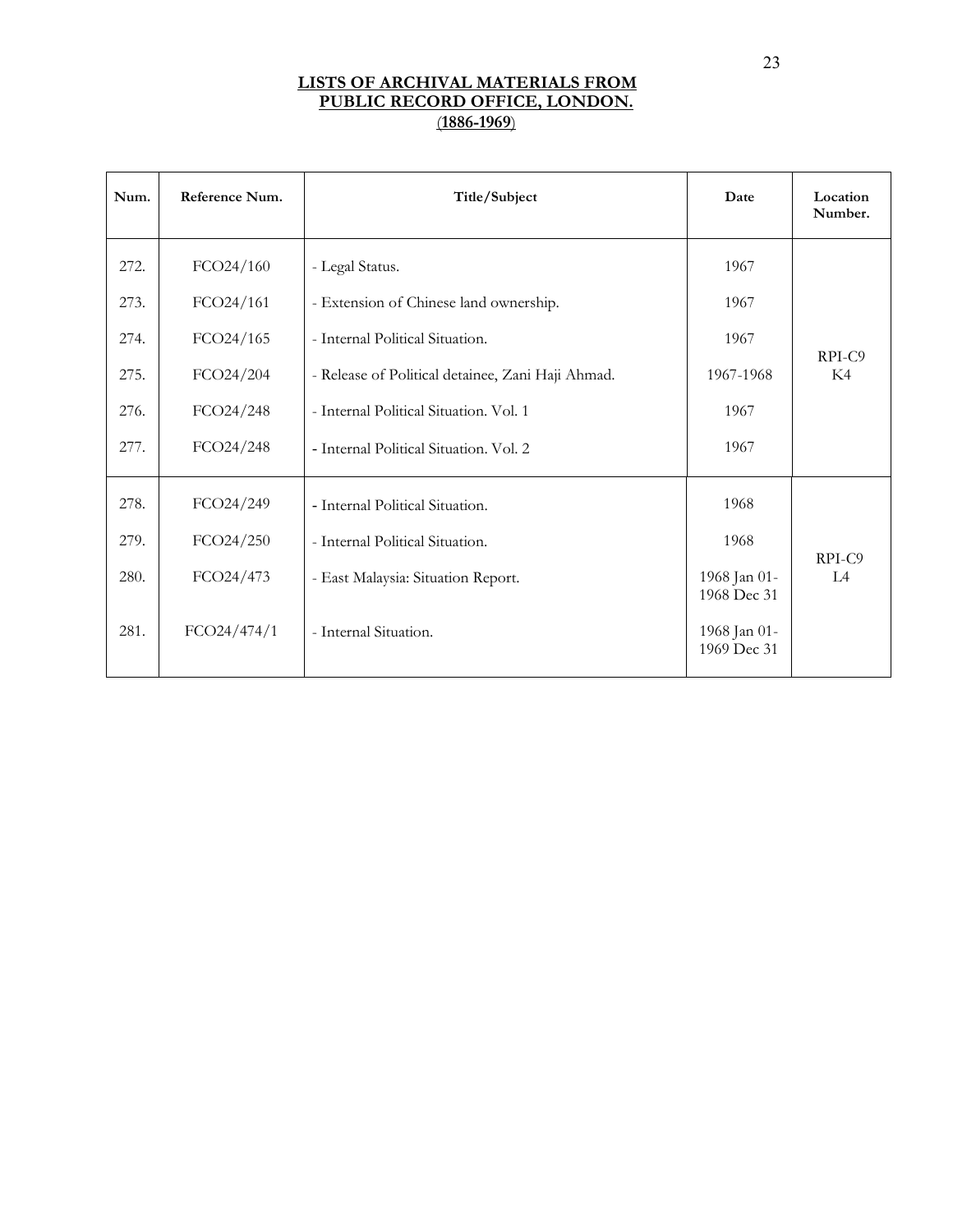| Num. | Reference Num. | Title/Subject                                                                                                              | Date                        | Location<br>Number.      |
|------|----------------|----------------------------------------------------------------------------------------------------------------------------|-----------------------------|--------------------------|
| 282. | FCO24/475/1    | - Internal Situation. Vol. 1                                                                                               | 1969 Jan 01-<br>1969 Dec 31 |                          |
| 283. | FCO24/475/1    | - Internal Situation. Vol. 2                                                                                               | 1969 Jan 01-<br>1969 Jan 31 | RPI-C9<br>A <sub>5</sub> |
| 284. | FCO24/476      | - Internal Situation.                                                                                                      | 1969 Jan 01-<br>1969 Dec 31 |                          |
| 285. | FCO24/477      | - Internal Situation. Vol. 1                                                                                               | 1969 Jan 01-<br>1969 Dec 31 |                          |
| 286. | FCO24/477      | - Internal Situation. Vol. 2                                                                                               | 1969 Jan 01-<br>1969 Dec 31 | RPI-C9                   |
| 287. | FCO24/478      | - Internal Situation.                                                                                                      | 1969 Jan 01-<br>1969 Dec 31 | B <sub>5</sub>           |
| 288. | FCO24/482/1    | - Sarawak: Internal Situation.                                                                                             | 1968 Jan 01-<br>1969 Dec 31 |                          |
| 289. | FO371/27801    | - Protected Areas. - Sarawak and Brunei.                                                                                   | 1941                        |                          |
| 290. | FO371/27871    | - Supplementary Agreement with Sarawak.                                                                                    | 1941                        |                          |
| 291. | FO371/46324    | - Post War admission of North Borneo, Labuan, Brunei<br>and Sarawak: Political economy of the Far East and the<br>Pacific. | 1945                        | RPI-C9                   |
| 292. | FO371/54036    | - Status of Sarawak: Cession to the Crown.                                                                                 | 1946                        | C <sub>5</sub>           |
| 293. | FO371/54037    | - Status of Sarawak: Cession to the Crown.                                                                                 | 1946                        |                          |
| 294. | FO371/54725    | - Cession of Sarawak to the British Crown.                                                                                 | 1946                        |                          |
| 295. | FO371/63299    | - Return of overseas Chinese former homes in Malaya,<br>Burma and Sarawak.                                                 | 1947                        |                          |
| 296. | FO371/63301    | - Return of overseas Chinese former homes in Malaya,<br>Burma and Sarawak.                                                 | 1947                        |                          |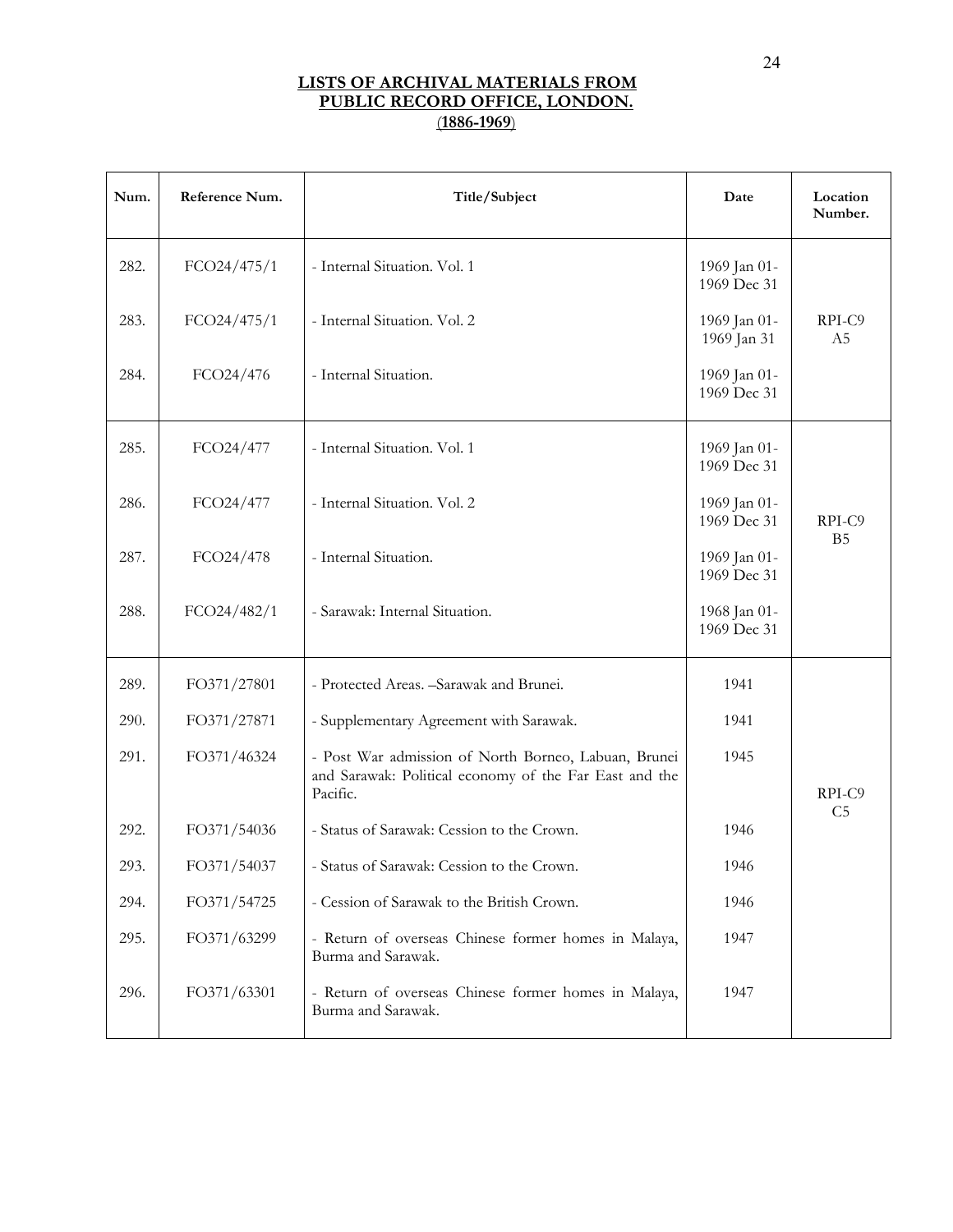| Num. | Reference Num. | Title/Subject                                                                                                                                                      | Date | Location<br>Number.        |
|------|----------------|--------------------------------------------------------------------------------------------------------------------------------------------------------------------|------|----------------------------|
| 297. | FO371/63519    | - Situation in Sarawak: Mr. Anthony                                                                                                                                | 1947 |                            |
| 298. | FO371/69629    | - Chinese Overseas Communities. Chinese Bandity in<br>Malaya. Chinese squatters in Perak and Kuching. Re-entry<br>to Sarawak. Repatriation of undesirable Chinese. | 1948 |                            |
| 299. | FO371/96930    | - Chinese Overseas Communities. Chinese Bandity in<br>Malaya. Chinese squatters in Perak and Kuching. Re-entry<br>to Sarawak. Repatriation of undesirable Chinese. | 1948 |                            |
| 300. | FO371/83782    | - Correspondence connected with the murder of the<br>Governor of Sarawak.                                                                                          | 1950 | $RPI-C9$<br>D <sub>5</sub> |
| 301. | FO371/84503    | - Sarawak and Brunei political intelligence reports.                                                                                                               | 1950 |                            |
| 302. | FO371/84678    | - Anti-cession feeling in Sarawak and assassination of Mr.<br>Stewart.                                                                                             | 1950 |                            |
| 303. | FO371/106851   | - Movement of Dyaks from Indonesia into Sarawak.                                                                                                                   | 1953 |                            |
| 304. | FO371/117266   | - Discussion on borders between Indonesia and Sarawak<br>and North Borneo.                                                                                         | 1953 |                            |
| 305. | FO371/123560   | - Political relations between Indonesia, Sarawak and North<br>Borneo.                                                                                              | 1956 |                            |
| 306. | FO371/129530   | - Political relations between Indonesia and Sarawak and<br>between Indonesia and North Borneo.                                                                     | 1957 |                            |
| 307. | FO371/129547   | - Illegal immigration to Sarawak from Indonesia.                                                                                                                   | 1957 | RPI-C9<br>E5               |
| 308. | FO371/144085   | - Incidents on border between Indonesia and Sarawak.                                                                                                               | 1959 |                            |
| 309. | FO371/169713   | - Talks at UN on Brunei, North Sarawak and Sarawak in<br>relation to Malaysia.                                                                                     | 1963 |                            |
| 310. | FO371/169710   | - Talks at UN on Brunei, North Sarawak and Sarawak in<br>relation to Malaysia.                                                                                     | 1963 |                            |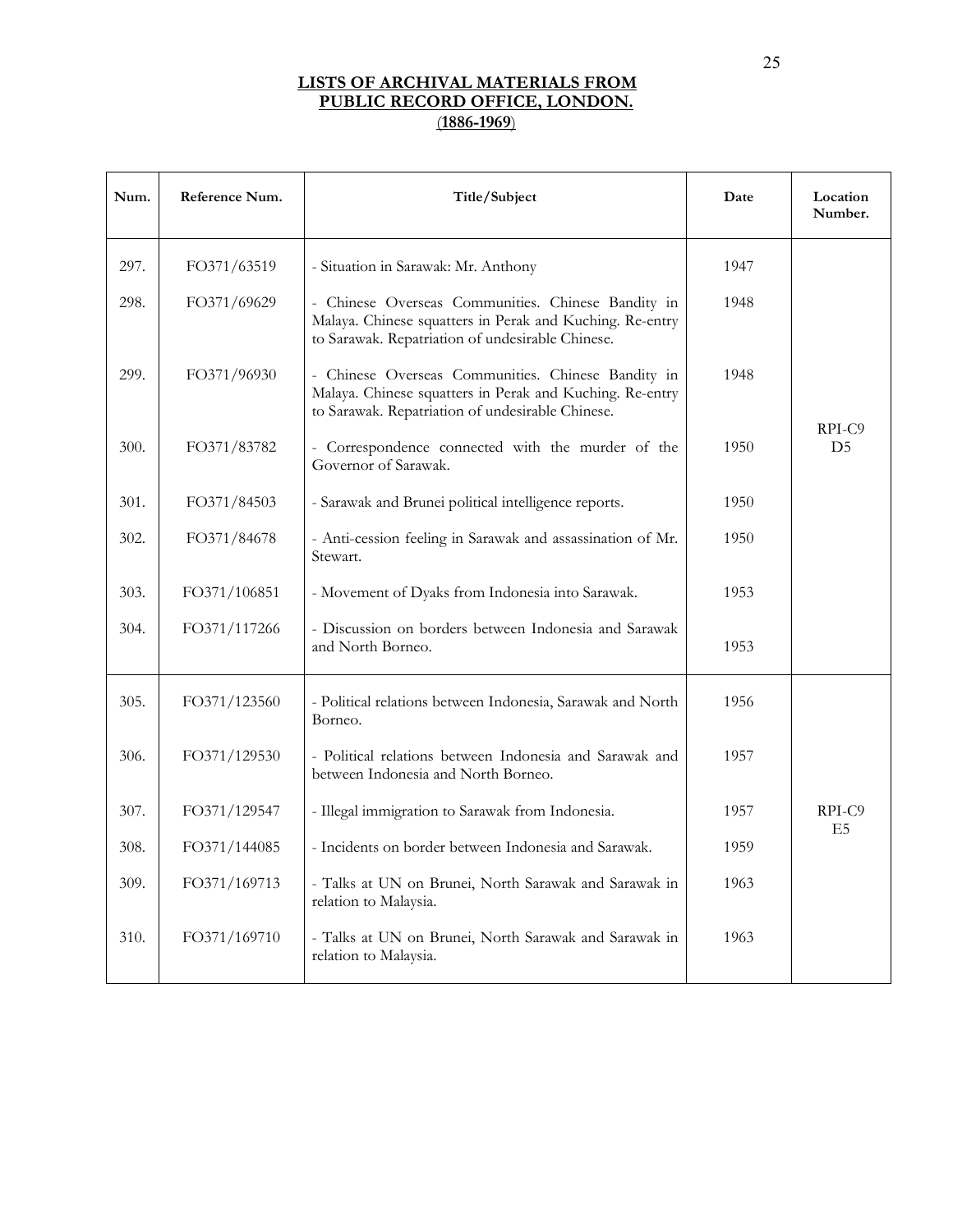| Num. | Reference Num. | Title/Subject                                                                                      | Date | Location<br>Number.      |
|------|----------------|----------------------------------------------------------------------------------------------------|------|--------------------------|
| 311. | FO371/169711   | - Talks at UN on Brunei, North Sarawak and Sarawak in<br>relation to Malaysia.                     | 1963 |                          |
| 312. | FO371/169712   | - Talks at UN on Brunei, North Sarawak and Sarawak in<br>relation to Malaysia.                     | 1963 |                          |
| 313. | FO371/169713   | - Talks at UN on Brunei, North Sarawak and Sarawak in<br>relation to Malaysia.                     | 1963 | RPI-C9<br>F <sub>5</sub> |
| 314. | FO371/169714   | - Talks at UN on Brunei, North Sarawak and Sarawak in<br>relation to Malaysia.                     | 1963 |                          |
| 315. | FO371/169715   | - Talks at UN on Brunei, North Sarawak and Sarawak in<br>relation to Malaysia.                     | 1963 |                          |
| 316. | FO371/169716   | - Talks at UN on Brunei, North Sarawak and Sarawak in<br>relation to Malaysia.                     | 1963 | RPI-C9                   |
| 317. | FO371/169717   | - Talks at UN on Brunei, North Sarawak and Sarawak in<br>relation to Malaysia.                     | 1963 | G5                       |
| 318. | FO371/169718   | - Talks at UN on Brunei, North Sarawak and Sarawak in<br>relation to Malaysia.                     | 1963 |                          |
| 319. | FO371/169719   | - Talks at UN on Brunei, North Sarawak and Sarawak in<br>relation to Malaysia. Vol. 1              | 1963 |                          |
| 320. | FO371/169719   | - Talks at UN on Brunei, North Sarawak and Sarawak in<br>relation to Malaysia. Vol. 2              | 1963 |                          |
| 321. | FO371/169720   | - Talks at UN on Brunei, North Sarawak and Sarawak in<br>relation to Malaysia.                     | 1963 | RPI-C9<br>H <sub>5</sub> |
| 322. | FO371/169723   | - Malaysia: Summit talks in Manila; Philippine claims to<br>North Borneo, and position of Sarawak. | 1963 |                          |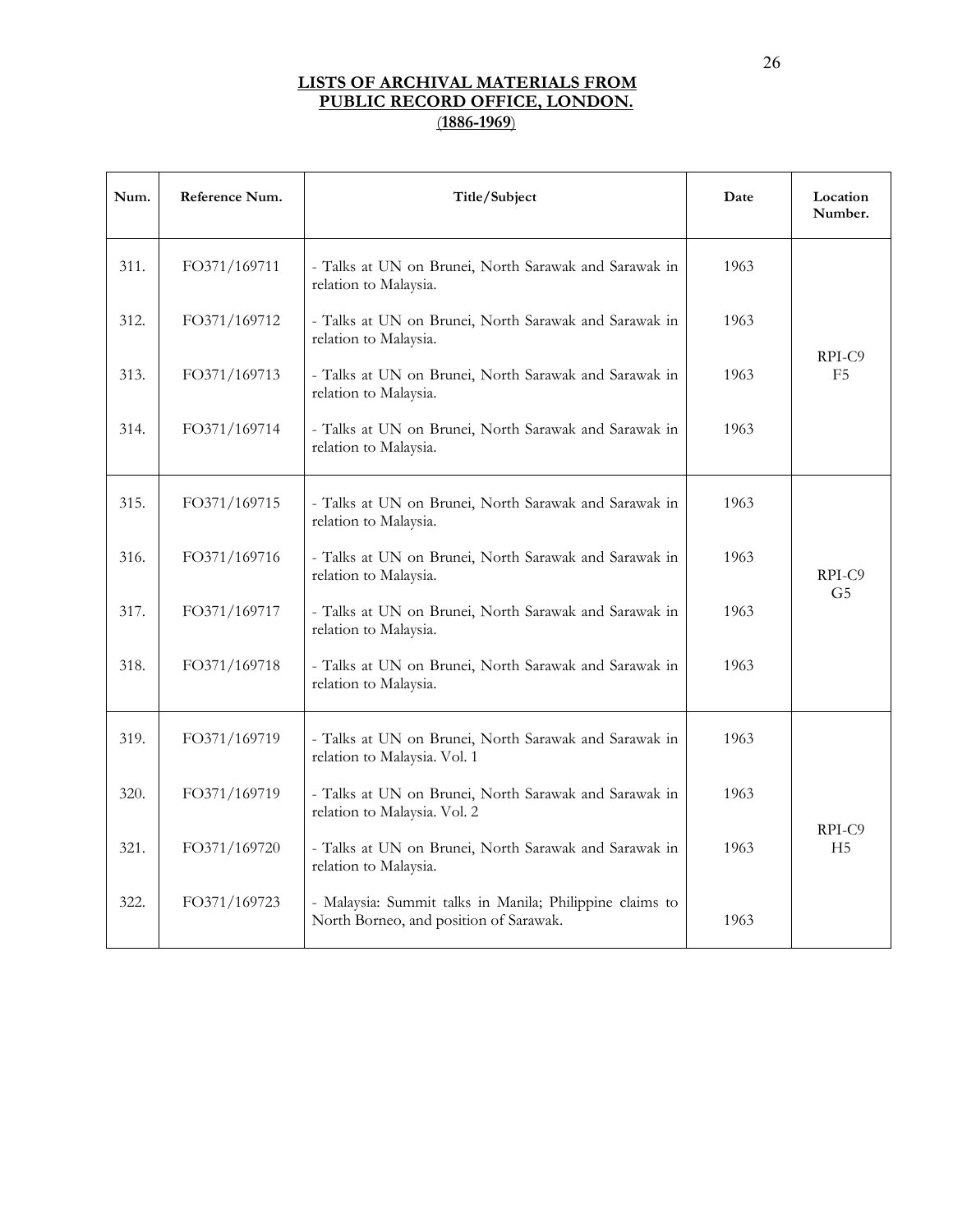| Num. | Reference Num. | Title/Subject                                                                                                                       | Date                    | Location<br>Number.      |
|------|----------------|-------------------------------------------------------------------------------------------------------------------------------------|-------------------------|--------------------------|
| 323. | FO371/169724   | - Malaysia: Summit talks in Manila; Philippine claims to<br>North Borneo, and position of Sarawak.                                  | 1963                    |                          |
| 324. | FO371/169725   | - Malaysia: Summit talks in Manila; Philippine claims to<br>North Borneo, and position of Sarawak.                                  | 1963                    |                          |
| 325. | FO371/169726   | - Malaysia: Summit talks in Manila; Philippine claims to<br>North Borneo, and position of Sarawak.                                  | 1963                    | RPI-C9                   |
| 326. | FO371/169727   | - Malaysia: Summit talks in Manila; Philippine claims to<br>North Borneo, and position of Sarawak.                                  | 1963                    | <b>I5</b>                |
| 327. | FO371/169739   | - Indonesia raid on Tebedu police station in Sarawak.                                                                               | 1963                    |                          |
| 328. | FO371/175052   | - Communist threat in Sarawak and Sabah; Lord Head's<br>impression of Malaysia; Council of Europe discussion on<br>South East Asia. | 1964                    |                          |
| 329. | FO572/2        | - Brunei, Sarawak and North Borneo correspondence and<br>papers.                                                                    | 1847-1888               | RPI-C9<br>J <sub>5</sub> |
| 330. | FO572/16       | - Proposed British Protectorate over North Borneo,<br>Brunei and Sarawak.                                                           | 1886-1887               |                          |
| 331. | FO655/1283     | - Place of issue: Sarawak.                                                                                                          | 1915                    |                          |
| 332. | FO881/1390     | - BORNEO: Report Trade & C., of Sarawak. (Consul<br>Ricketts)                                                                       | 1864-1865               |                          |
| 333. | FO881/5630 X   | - BORNEO: Corres with Lord Brassey. Rights of Rajah<br>Brooke of Sarawak. Boundary of North Borneo.                                 | Nov 1886 to<br>Apr 1887 |                          |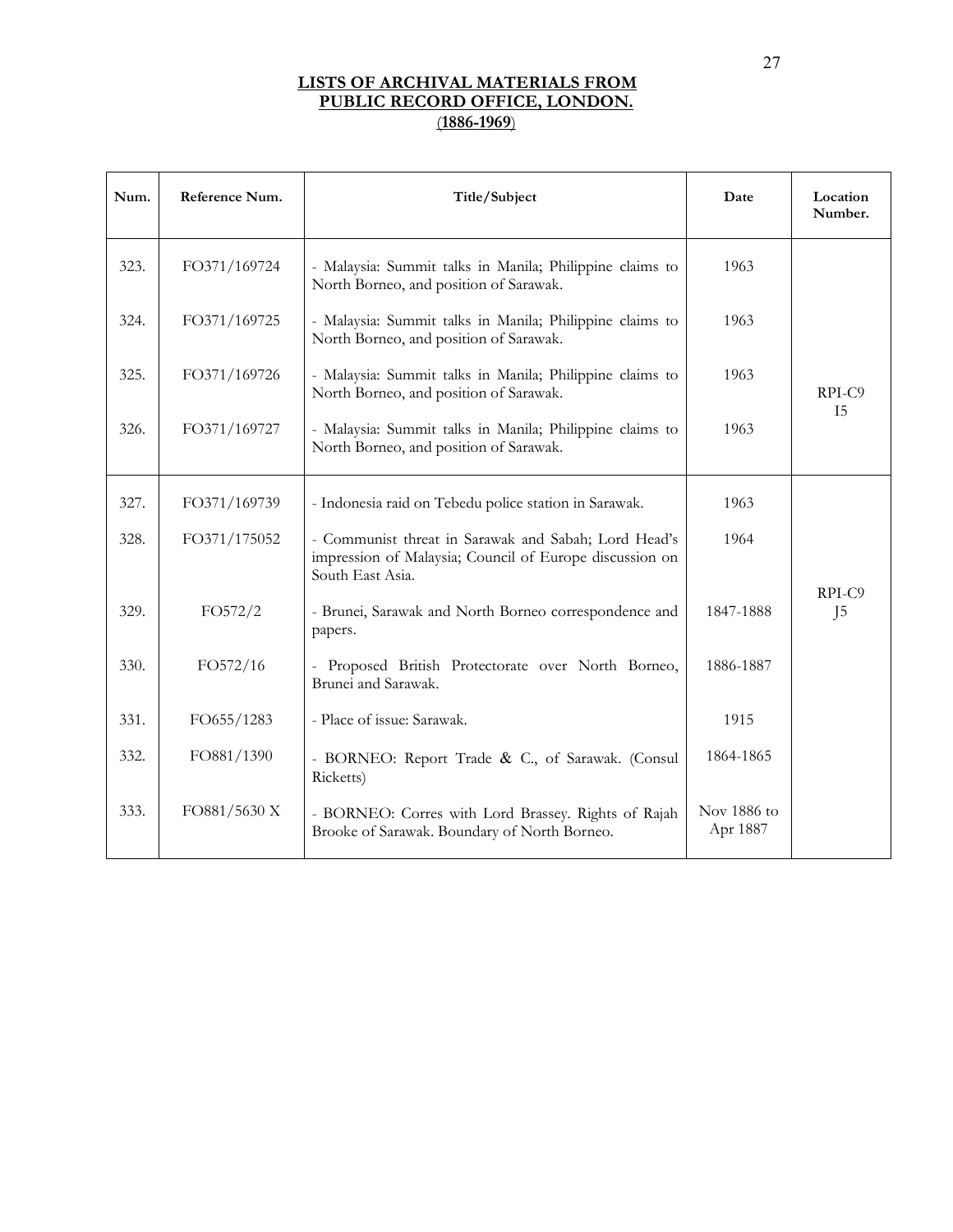| Num. | Reference Num.  | Title/Subject                                                                                                                                                     | Date                 | Location<br>Number.      |
|------|-----------------|-------------------------------------------------------------------------------------------------------------------------------------------------------------------|----------------------|--------------------------|
| 334. | HO45/24563      | - Cession of Sarawak: Status of Chinese.                                                                                                                          | 1923-1929            |                          |
| 335. | HO213/206       | - DIPLOMATIC PRIVILEGE: Rajah of Sarawak. Status<br>and entitlement to diplomatic.                                                                                | 1946                 |                          |
| 336. | HS1/165         | Political<br>Warfare<br>Committee<br>Meeting<br>Minutes;<br>$\equiv$<br>certificates; Grandon; O.M Operations<br>destruction<br>Malaya, Borneo, Sarawak and Java. | 1942-1943            | RPI-C9<br>K5             |
| 337. | HS1/259         | - War Diary O. M. Sumatra Operations (1944-1945);<br>Borneo and Sarawak projects.(1942)                                                                           | 1942-1945            |                          |
| 338. | J141/236        | - Rajah of Sarawak: Proceeding stayed because not subject<br>to jurisdiction of English Law.                                                                      | 1929 Jun-July        |                          |
| 339. | OD35/40         | - Political Situation in Sarawak.                                                                                                                                 | 1965-1966            |                          |
| 340. | PREM4/43A/15    | - The Raja Muda of Sarawak.                                                                                                                                       | Oct 1964-Jan<br>1965 |                          |
| 341. | <b>PREM/428</b> | - Situation in Malaysia: Indonesian aggression. Vol. 1                                                                                                            | Oct 1964-Jan<br>1965 | RPI-C9<br>L <sub>5</sub> |
| 342. | <b>PREM/428</b> | - Situation in Malaysia: Indonesian aggression. Vol. 2                                                                                                            | Jan-Feb 1965         |                          |
| 343  | PREM13/429      | - Situation in Malaysia: Part 2                                                                                                                                   |                      |                          |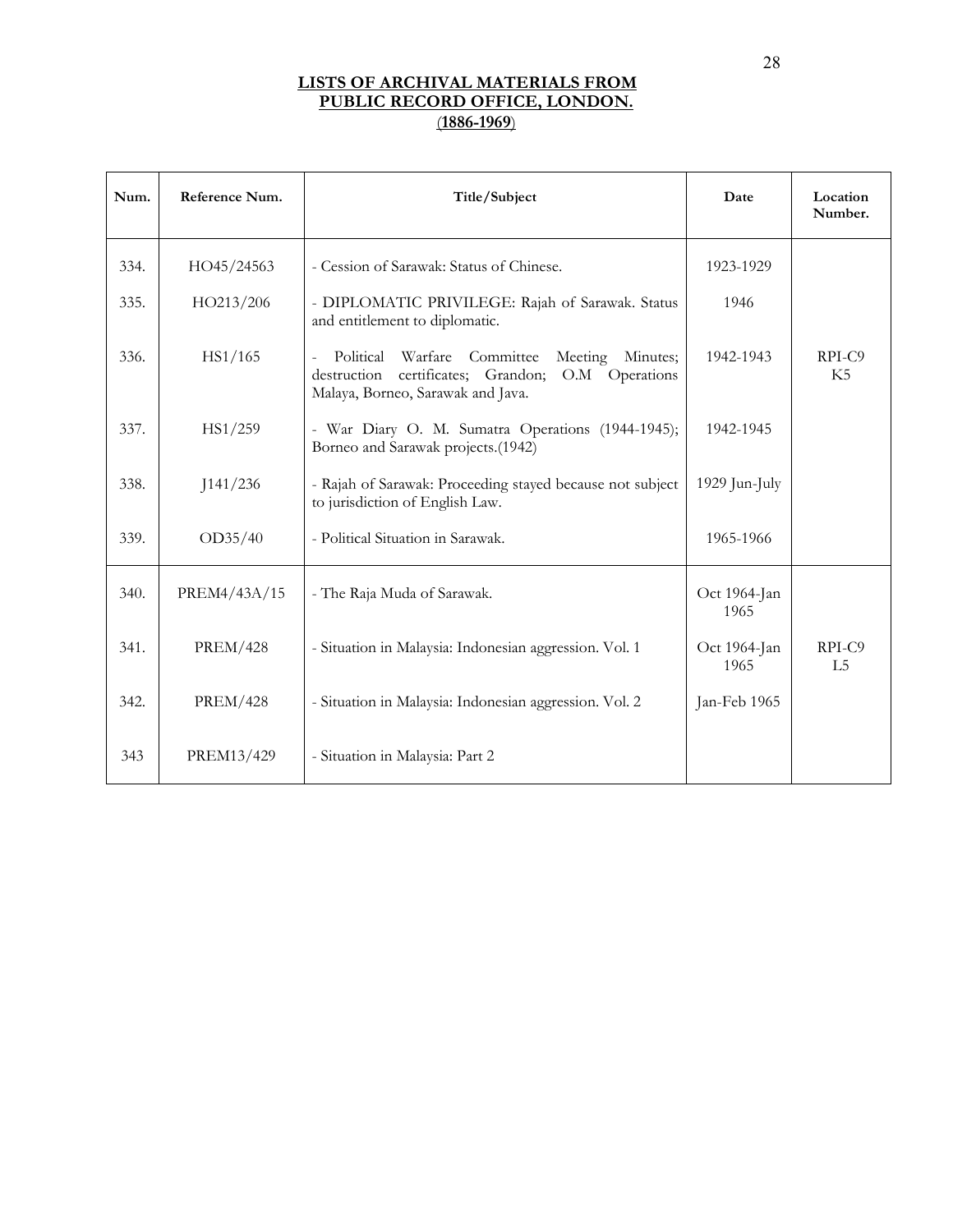| Num. | Reference Num. | Title/Subject                                                                                                        | Date                                | Location<br>Number.      |
|------|----------------|----------------------------------------------------------------------------------------------------------------------|-------------------------------------|--------------------------|
| 344. | PREM13/430     | - Situation in Malaysia: Part 3. Vol. 1                                                                              | Feb-Aug 1965                        |                          |
| 345. | PREM13/430     | - Situation in Malaysia: Part 3. Vol. 2                                                                              | Feb-Aug 1965                        |                          |
| 346. | PREM13/431     | - Situation in Malaysia: Part 4.                                                                                     | Aug-Sept<br>1965                    | RPI-C9<br>A6             |
| 347. | PREM13/1004    | - Visit of Malaysia Minister of Home Affairs and Justice to<br>U.K.: record of meeting with Prime Minister, 3rd May. | Aug-May<br>1966                     |                          |
| 348. | PREM13/1005    | - Situation in Malaysia: relations with Singapore; barter<br>trade with Indonesia. Part 5.                           | Sept 1965-Jan<br>1966               | RPI-C9                   |
| 349. | PREM13/1005    | - Situation in Malaysia: relations with Singapore; barter<br>trade with Indonesia. Part 5.                           | Sept 1965-Jan<br>1966               | <b>B6</b>                |
| 350. | PREM13/1007    | - Situation in Malaysia: relations with Singapore; barter<br>trade with Indonesia. Part 7.                           | May-July 1966                       |                          |
| 351. | PRO30/79/1     | - Correspondence from H. R. H. the Rajah of Sarawak to<br>his treasurer F. H. Dallas.                                | 1902 Nov 30th<br>- 1903 Dec<br>20th |                          |
| 352. | PRO30/79/2     | - Correspondence from H. R. H. the Rajah of Sarawak to<br>his treasurer F. H. Dallas.                                | 1904 Jan 2nd - Dec<br>28th          |                          |
| 353. | PRO30/79/3     | - Correspondence from H. R. H. the Rajah of Sarawak to<br>his treasurer F. H. Dallas.                                | 1905 Jan 1st -<br>Dec 30th          | RPI-C9<br>C <sub>6</sub> |
| 354. | PRO30/79/4     | - Correspondence from H. R. H. the Rajah of Sarawak to<br>his treasurer F. H. Dallas.                                | 1906 Jan 6th -<br>Dec 23rd          |                          |
| 355. | PRO30/79/5     | - Correspondence from H. R. H. the Rajah of Sarawak to<br>his treasurer F. H. Dallas.                                | 1907 Jan 11-<br>Dec 29th            |                          |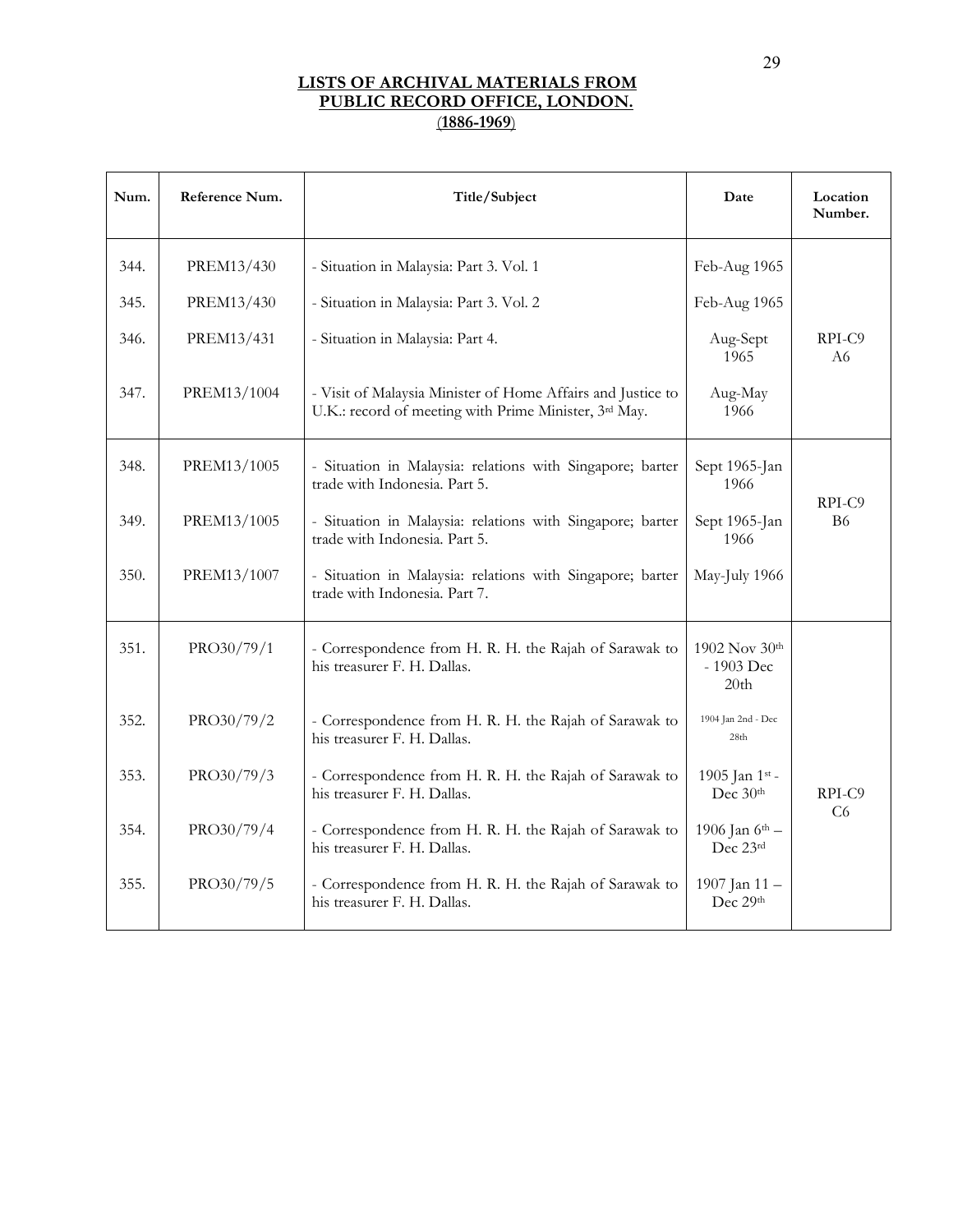| Num. | Reference Num. | Title/Subject                                                                            | Date                                          | Location<br>Number. |
|------|----------------|------------------------------------------------------------------------------------------|-----------------------------------------------|---------------------|
| 356. | PRO30/79/6     | - Correspondence from H. R. H. the Rajah of Sarawak to<br>his treasurer F. H. Dallas.    | 1908 Jan $4^{\text{th}}$ –<br>Dec 27          | RPI-C9              |
| 357. | PRO/30/79/7    | - Correspondence from H. R. H. Rajah of Sarawak to his<br>treasurer F. H. Dallas.        | 1909 Jan 3rd -<br>Dec 26                      | D <sub>6</sub>      |
| 358. | PRO/30/79/8    | - Correspondence from H. R. H. Rajah of Sarawak to his<br>treasurer F. H. Dallas. Vol. 1 | 1910 Jan $1^{st}$ –<br>Dec 27th               |                     |
| 359. | PRO/30/79/8    | - Correspondence from H. R. H. Rajah of Sarawak to his<br>treasurer F. H. Dallas. Vol. 2 | 1910 Jan 1st -<br>Dec 27th                    |                     |
| 360. | PRO30/79/9     | - Correspondence from H. R. H. Rajah of Sarawak to his<br>treasurer F. H. Dallas. Vol. 1 | 1911 Jan 2 <sup>nd</sup> -<br>Dec 31st        |                     |
| 361. | PRO30/79/9     | - Correspondence from H. R. H. Rajah of Sarawak to his<br>treasurer F. H. Dallas. Vol. 2 | 1911 Jan $2^{nd}$ –<br>Dec $31$ <sup>st</sup> | RPI-C9<br>E6        |
| 362. | PRO/30/79/10   | - Correspondence from H. R. H. Rajah of Sarawak to his<br>treasurer F. H. Dallas. Vol. 1 | 1912 Jan 8th -<br>Dec 28th                    |                     |
| 363. | PRO/30/79/10   | - Correspondence from H. R. H. Rajah of Sarawak to his<br>treasurer F. H. Dallas. Vol. 2 | 1912 Jan 8th -<br>Dec 28th                    |                     |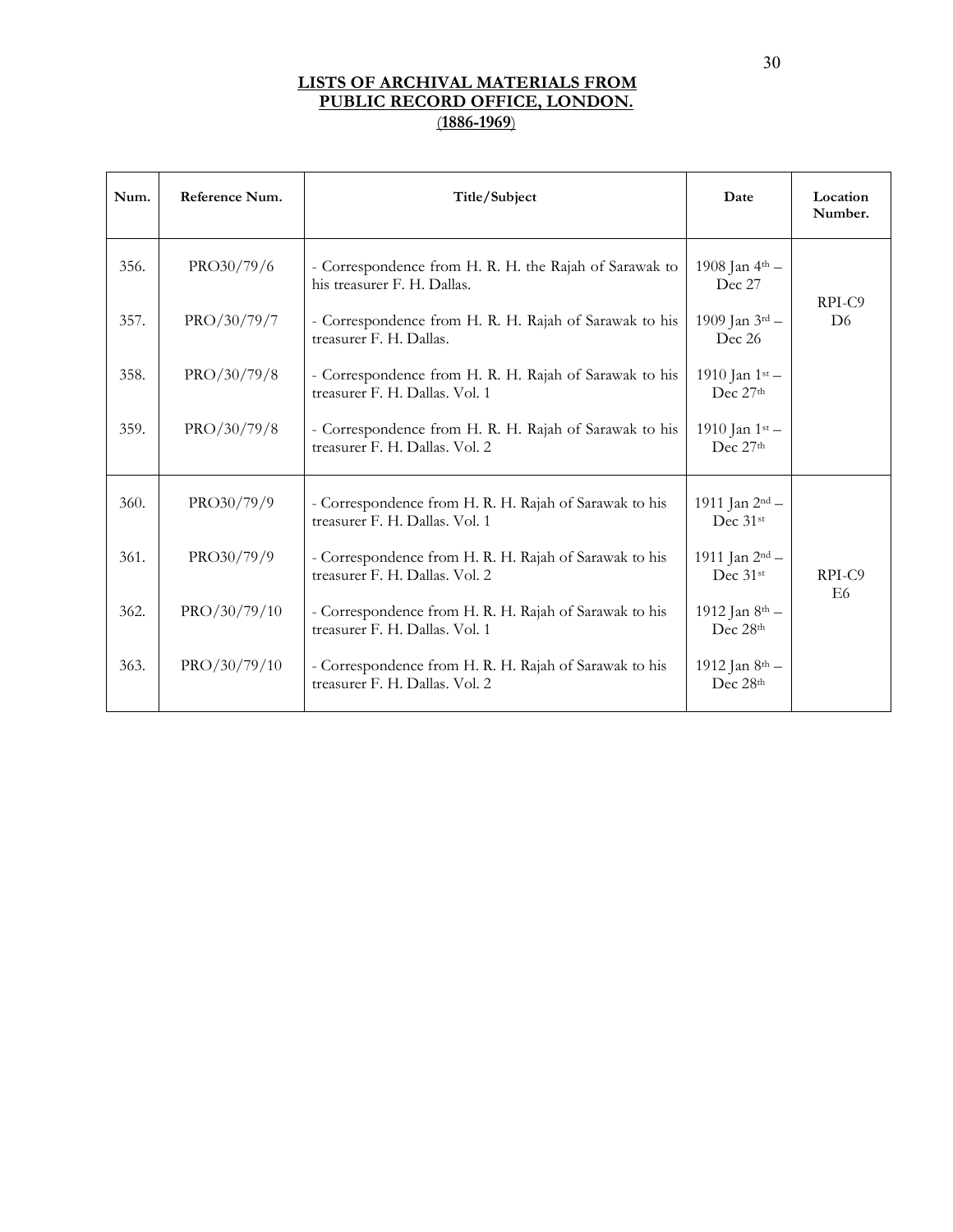| Num. | Reference Num. | Title/Subject                                                                     | Date                                                   | Location<br>Number. |
|------|----------------|-----------------------------------------------------------------------------------|--------------------------------------------------------|---------------------|
| 364. | PRO30/79/11    | - Correspondence from H. R. H. Rajah of Sarawak to his<br>treasurer F. H. Dallas. | 1913 Jan 4th -<br>Dec 26th                             |                     |
| 365. | PRO30/79/12    | - Correspondence from H. R. H. Rajah of Sarawak to his<br>treasurer F. H. Dallas. | 1914 Jan 1st -<br>Oct 26th                             |                     |
| 366. | PRO30/79/12    | - Correspondence from H. R. H. Rajah of Sarawak to his<br>treasurer F. H. Dallas. | 1916 Jan $1^{st}$ –<br>Oct 26th                        |                     |
| 367. | PRO30/79/13    | - Correspondence from H. R. H. Rajah of Sarawak to his<br>treasurer F. H. Dallas. | 1915 June<br>$23^{rd} - 1917$<br>Jan 8 <sup>th</sup>   | RPI-C9<br>F6        |
| 368. | PRO30/79/14    | - Correspondence from H. R. H. to Hong Kong and<br>Shanghai Bank, Singapore.      | 1906 July 11 <sup>th</sup><br>$-$ Aug 17 <sup>th</sup> |                     |
| 369. | PRO30/79/15    | - Correspondence from H. R. H. the Rajah Muda of<br>Sarawak to F. H. Dallas.      | 1907 Sept.<br>$14^{th} - 1912$<br>June 10th            |                     |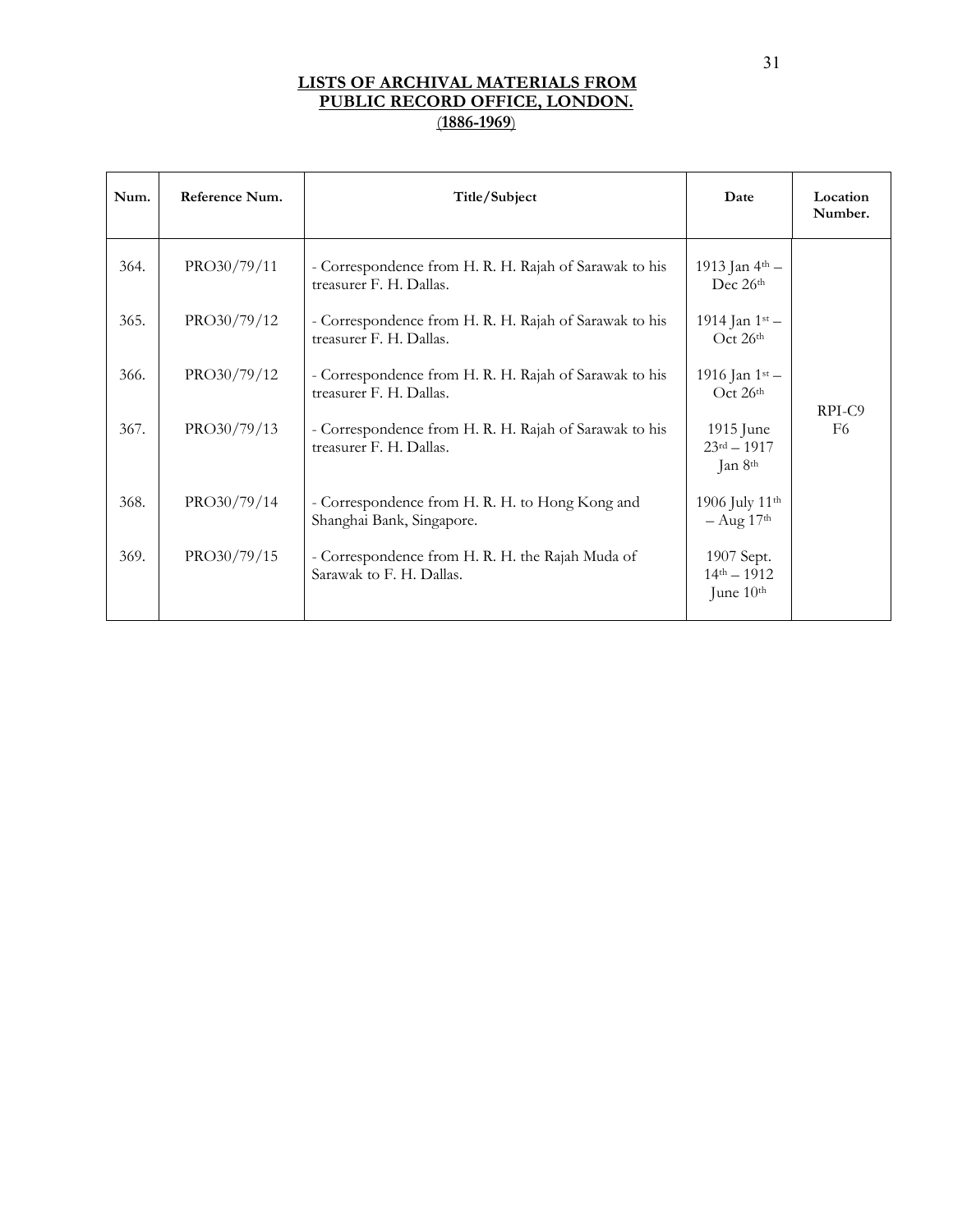| Num. | Reference Num. | Title/Subject                                                                                              | Date                                                 | Location<br>Number. |
|------|----------------|------------------------------------------------------------------------------------------------------------|------------------------------------------------------|---------------------|
| 370. | T161/1077      | - FINANCE: Gifts to the Nation: Gift by the Rajah of<br>Sarawak towards cost of prosecution of the war.    | $1939$ Oct<br>$14th - 1942$<br>Nov Feb 3rd           |                     |
| 371. | T161/1249      | - COUNTRIES: Sarawak: Financial question arising out<br>of Constitutional changes.                         | $1945$ Nov $8th$<br>$-1946$ June<br>19 <sup>th</sup> |                     |
| 372. | T162/602       | - ESTABLISHMENT: Colonial Office: Appointment of a<br>British representive in Sarawak.                     | 1941 Sept.<br>$13th - 1941$<br>Nov $24th$            | $RPI-C9$<br>G6      |
| 373. | WO32/4191      | - OVERSEAS: Straits settlement (Code OCY): Defence<br>of Brunei and Sarawak Oilfields.                     | 1937-1941                                            |                     |
| 374. | WO32/20364     | - Comments on chiefs of staff report on measures to<br>counters Indonesian action against Sarawak & Sabah. | 1963                                                 |                     |
| 375. | WO106/3301     | - Japanese occupation in Sarawak.                                                                          | 1941 $Dec -$<br>1942 Apr                             |                     |
| 376. | WO106/4661     | - Japanese invasion of Sarawak Nov. 1941 to April 1942:<br>account by Mr. John Gilbert.                    | 1943 Apr -<br>May                                    |                     |
| 377. | WO203/2282     | - Borneo: Military administration gazette proclamations.                                                   | 1945 Oct                                             |                     |
| 378. | WO203/2400     | - British Military Administration o Borneo.                                                                | 1945 June -<br>1946 July                             | RPI-C9<br>H6        |
| 379. | WO203/2404     | - British Military Administration British Borneo:<br>Minutes of handover conference.                       | 1946 Feb -<br>Mac                                    |                     |
| 380. | WO203/2405     | - Civil Affairs Borneo: reports                                                                            | $1945$ Dec $-$<br>1946 Jan                           |                     |
| 381. | WO203/2518     | - Borneo, Netherlands, East Indies and Sarawak: liaison<br>visit.                                          | 1945 Dec                                             |                     |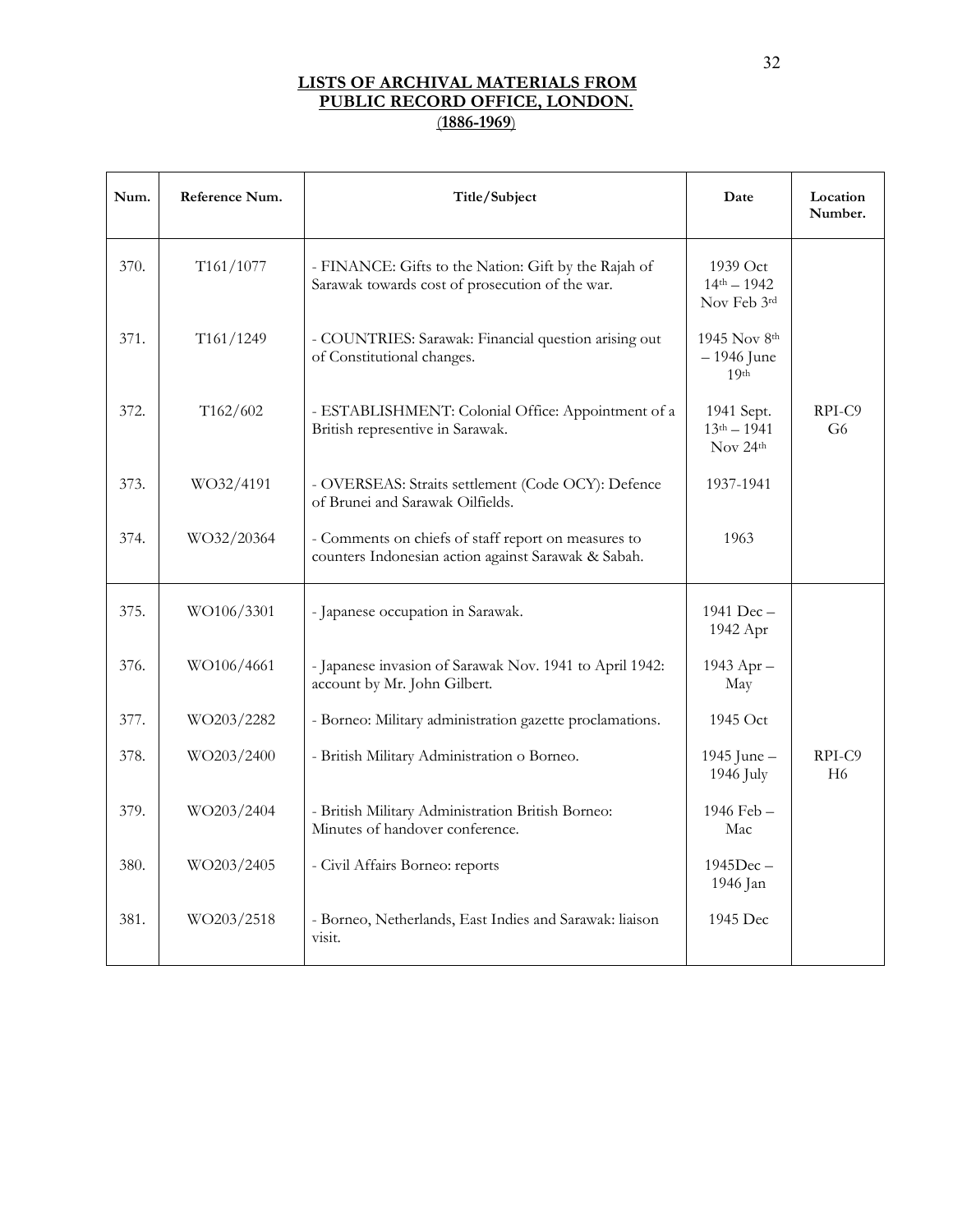| Num. | Reference Num. | Title/Subject                                                   | Date                        | Location<br>Number. |
|------|----------------|-----------------------------------------------------------------|-----------------------------|---------------------|
| 382. | WO203/2689     | - Sarawak and Dutch Borneo. Report on operations.               | 1942-1945<br>Sept           |                     |
| 383. | WO203/3973     | - British, North Borneo and Sarawak. Vol. 1                     | $1944$ Nov $-$<br>1946 Jan. | RPI-C9<br><b>I6</b> |
| 384. | WO203/3973     | - British, North Borneo and Sarawak. Vol. 2                     | $1944$ Nov -<br>1946 Jan    |                     |
| 385. | WO203/3974     | - British, North Borneo and Sarawak.                            | 1946 Jan -<br>Mac           |                     |
| 386. | WO203/4569     | - British Borneo: Military administration.                      | 1945 Sept                   |                     |
| 387. | WO203/5033     | - Sarawak-future planning: consultation with the Rajah<br>Muda. | 1944 Oct-Dec                |                     |
| 388. | WO203/5303     | - Borneo: Policy directives and administration. Vol. 1          | 1945 Oct $-$<br>1946 May    | RPI-C9              |
| 389. | WO203/5303     | - Borneo: Policy directives and administration. Vol. 2          | 1945 Oct-<br>1946 May       | J <sub>6</sub>      |
| 390. | WO203/5497     | - Re-Occupation of Java, Sumatra and Borneo.                    | 1944 Sept-<br>Oct           |                     |
| 391. | WO203/5499     | - Borneo handover from military to civil government.            | 1945 Dec -<br>1946 July     |                     |